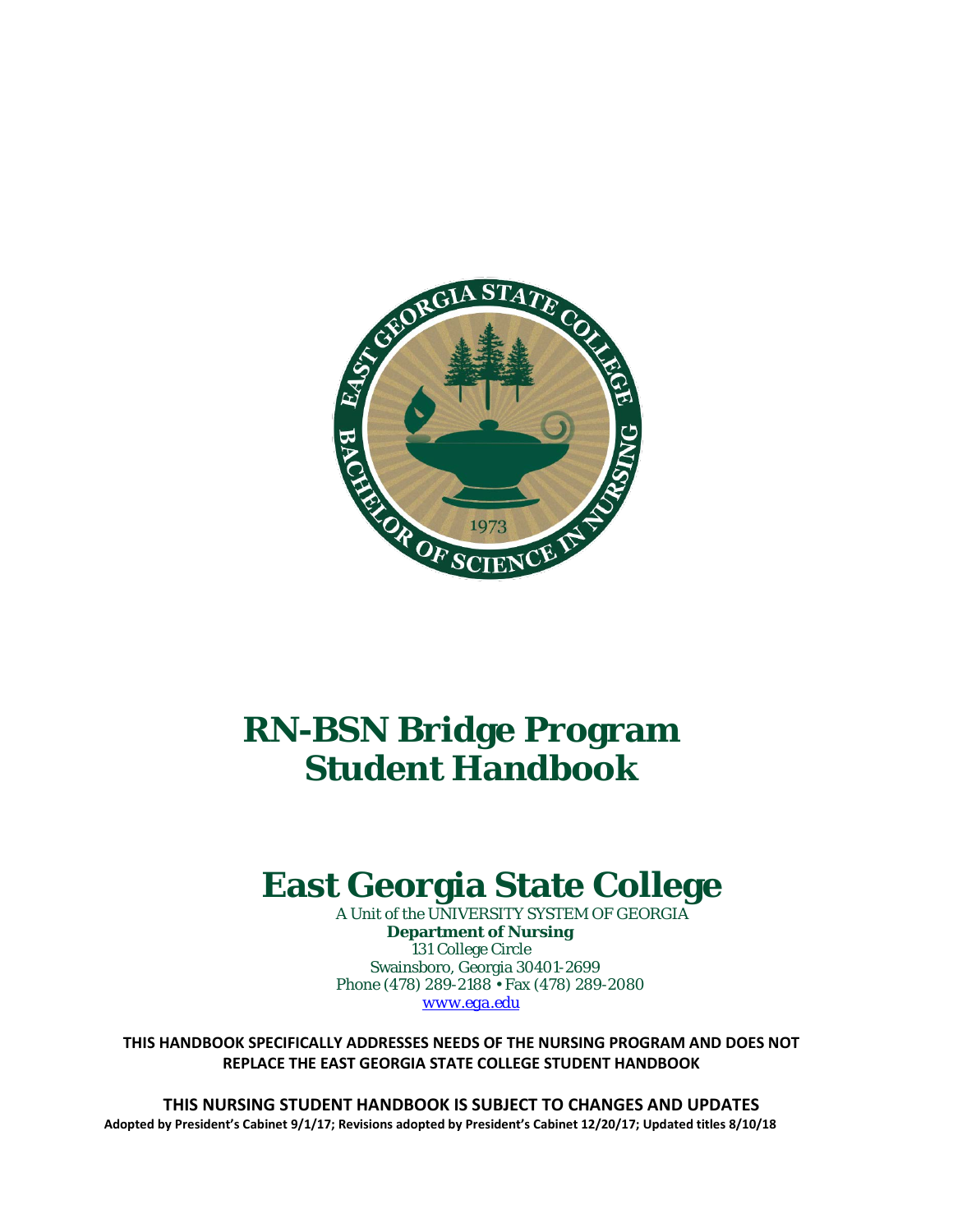# **EAST GEORGIA STATE COLLEGE DEPARTMENT OF NURSING RN-BSN BRIDGE PROGRAM STUDENT POLICY HANDBOOK**

## **TABLE OF CONTENTS**

| PROGRAM DRUG/ALCOHOL AND CRIMINAL BACKGROUND CHECK POLICY13-14 |  |
|----------------------------------------------------------------|--|
|                                                                |  |
|                                                                |  |
|                                                                |  |
|                                                                |  |
|                                                                |  |
|                                                                |  |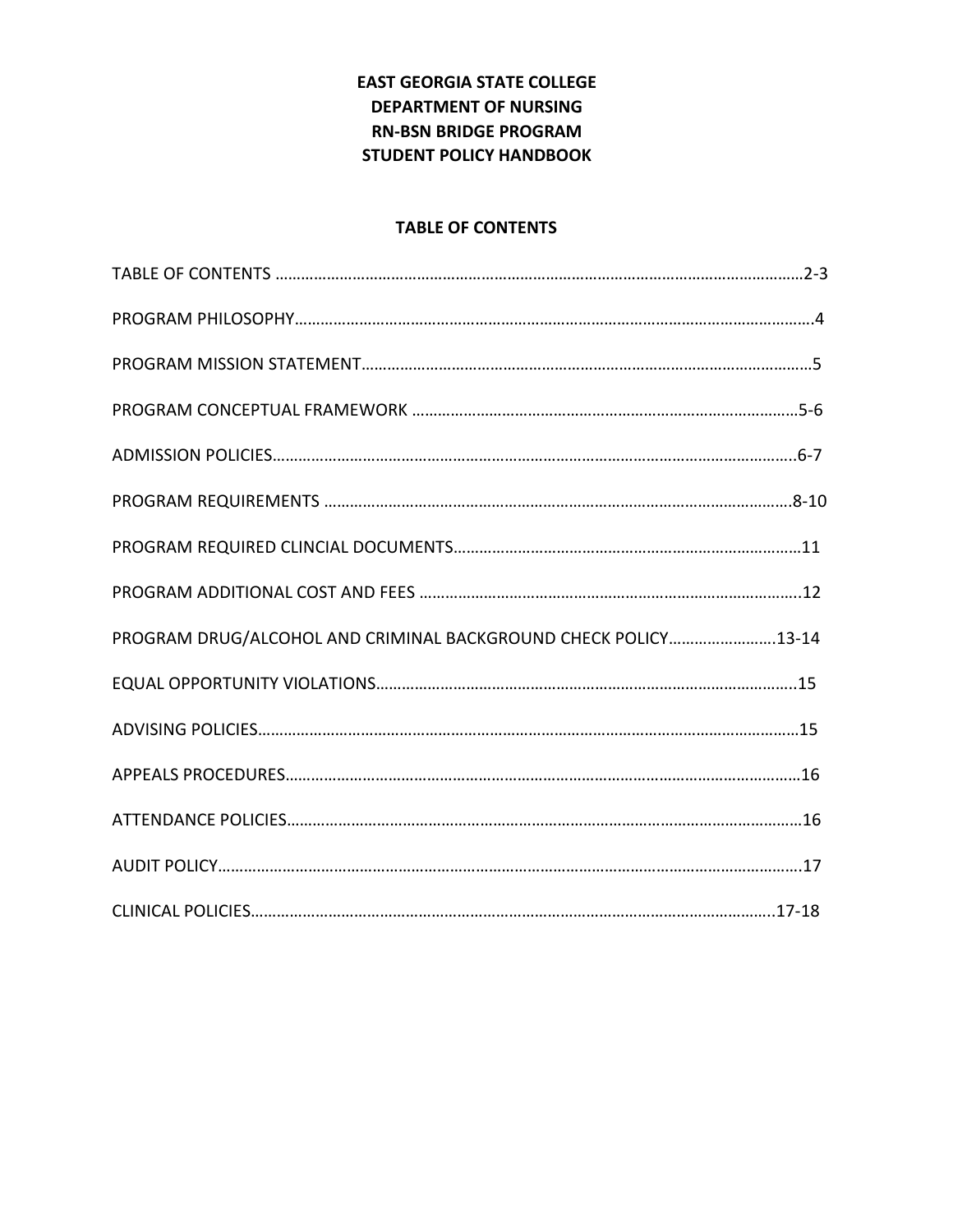| <b>OUTCOMES</b>                                                                           |  |
|-------------------------------------------------------------------------------------------|--|
|                                                                                           |  |
| APPENDIX CCROSS LINKS PROGRAMMATIC GOALS, STUDENT LEARNING OUTCOMES<br><b>AND COURSES</b> |  |
|                                                                                           |  |
|                                                                                           |  |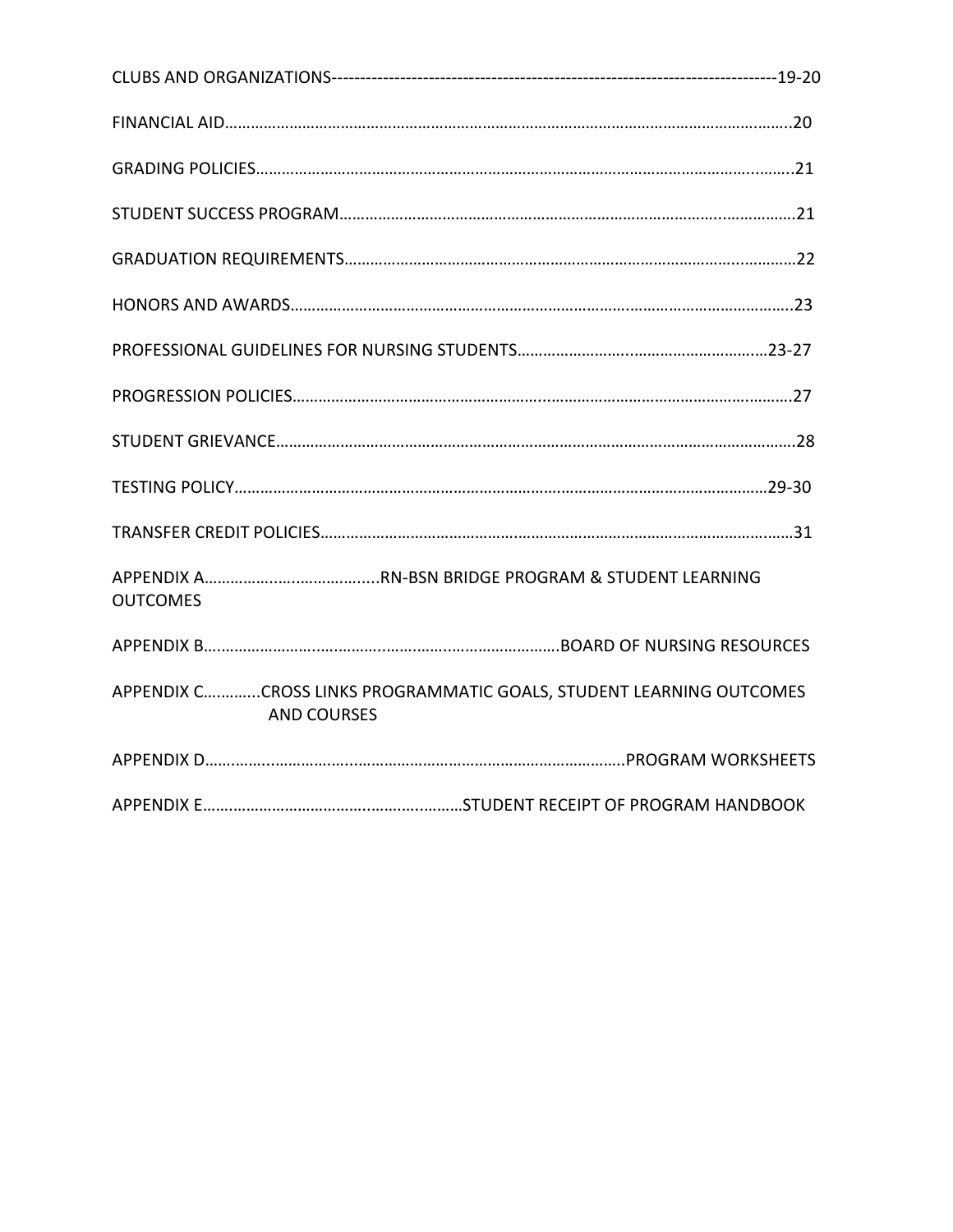#### **INTRODUCTION**

## EAST GEORGIA STATE COLLEGE RN-BSN BRIDGE PROGRAM

#### **PHILOSOPHY**

The Nursing Department at East Georgia State College believes that in today's modern world of nursing, education for our adult learners should be centered on patient care, patient education, teamwork and collaboration, evidence-based practice, quality improvement, safety, professionalism and leadership.

Nursing educators at East Georgia State College place an emphasis on nursing that is patientcentered, caring, and culturally sensitive and strive to teach concepts that enable students to utilize nursing judgment substantiated with evidence, that integrate nursing science in the provision of safe, quality care and that promote the health of patients within a family. The nursing faculty believes that the patient's own values should be considered and reflected in the plan of care throughout the lifespan in the RN-BSN Bridge Program.

The nursing department strives to teach students how to work collaboratively and effectively within a team setting. The faculty recognizes the significance of examining the evidence, expert opinion, and clinical expertise as a basis for nursing practice and clinical judgment. The concepts of nursing research are further explored in the RN-BSN Bridge Program.

The nursing faculty recognizes that there are constantly evolving needs to improve the quality and the safety of health care and that it is important to teach nursing students the significance of developing a spirit of inquiry to promote the development and implementation of quality improvement strategies to advance health care services.

The faculty believes that the East Georgia State College Nursing Program contributes to communities by preparing nurses who are qualified to practice nursing in a safe, professional, and legal manner. Faculty believes that the baccalaureate prepared nurse graduate from East Georgia State College will implement nursing care that reflects evidence-based, professional, and ethical practices. By encouraging students to continue their education at East Georgia State College in the RN-BSN Bridge Program the complex healthcare needs of the local, state, and nation will be met by increasing the number of baccalaureate-prepared nurses.

Furthermore, the East Georgia State College RN-BSN Bridge Program strives to teach principles which will prepare the registered professional nurse to integrate information technology resources into the provision of patient care while advocating for patients and families in ways that promote self-determination, integrity, and ongoing growth as human beings. Leadership skills are stressed in preparation for the management of safe, quality patient care for the novice nurse, as well as the baccalaureate-prepared nurse.

 The faculty believes that learning is a partnership between the faculty, the student, and the patient. The role of faculty is to guide, direct, facilitate and evaluate learning while encouraging curiosity, creativity, critical and independent thinking to promote learning.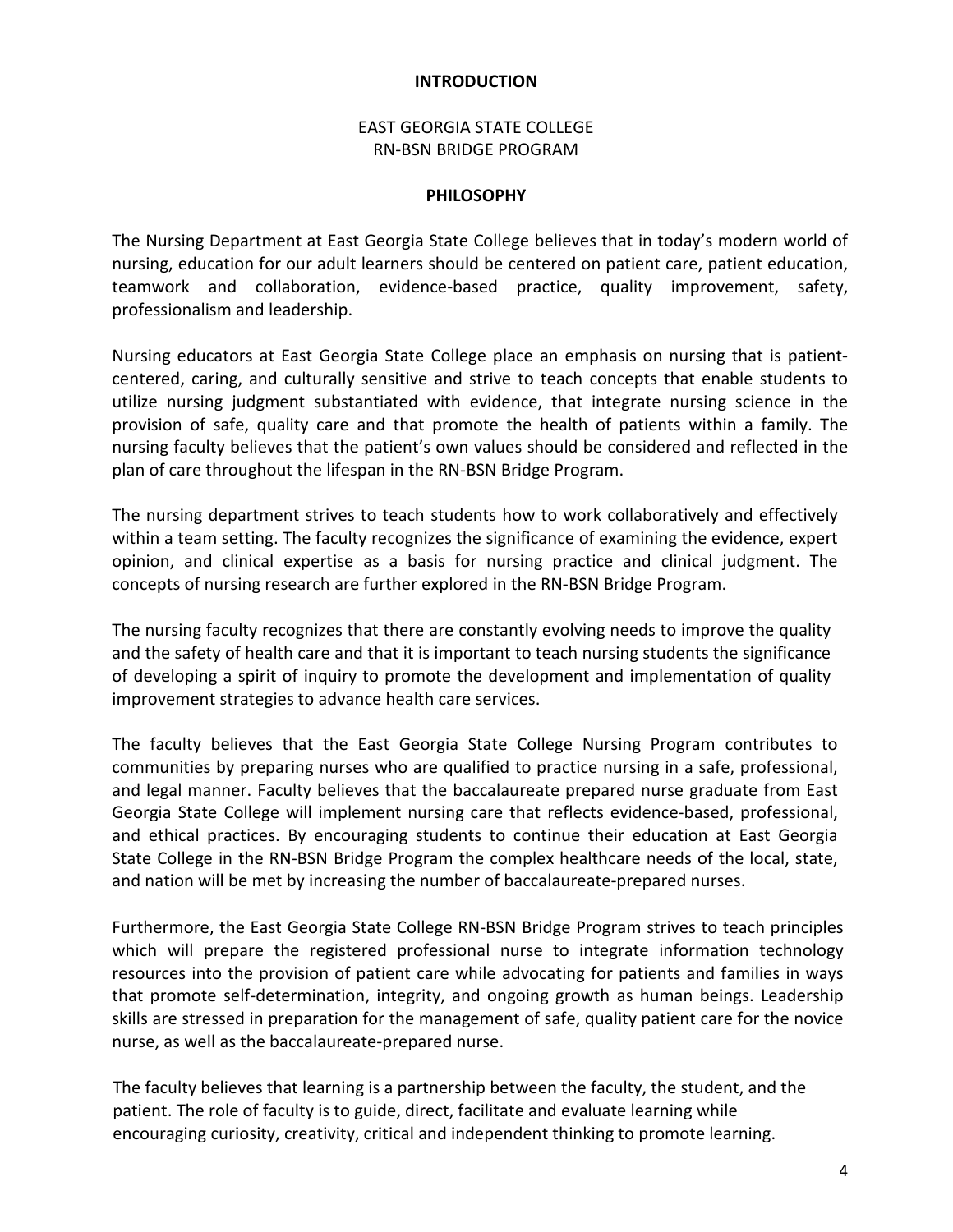Additionally, the nursing faculty's role is to assist the student in clarifying concepts, problem solving, and developing individual strengths necessary for competent practice. This process creates a social, cultural, and scientific awareness that manifests itself in responsible, professional practice within our communities.

#### **MISSION STATEMENT**

Consistent with the EGSC mission, the EGSC RN-BSN Bridge Program mission is to provide nursing education that is affordable and accessible. In a commitment to excellence, the principle mission of the East Georgia College Nursing Department's RN-BSN Bridge Program is to assist in meeting the healthcare needs of the community. The RN-BSN Bridge Program expands on the Associate degree mission in that the focus extends to prepare the BSN graduate for roles across the continuum including leadership, health promotion, disease prevention, community health, and research.

#### **NURSING PROGRAM CONCEPTUAL FRAMEWORK**

The East Georgia State College RN-BSN Bridge Program curriculum is based on the concepts of patient, health, environment, nursing and learning.

#### **Patient**

The patient is the recipient of nursing care and can be an individual, family, aggregate, community or society/population. Each patient is a multidimensional being, which includes physical, psychological, sociocultural and spiritual dimensions throughout the lifespan.

#### **Health**

Health encompasses physical, psychological, sociocultural and spiritual dimensions of wellness and illness with both subjective and objective components. Wellness and illness is individually defined and dynamic throughout the lifespan.

#### **Environment**

The environment consists of dynamic internal and external factors that interact to impact a patient's health. Each patient lives in and interacts with an ever-changing environment. The environment can be altered to positively affect a person's health by changing or removing unhealthy stressors and enhancing or providing health-promoting resources. The patient is influenced by and responsive to their environment and can choose to alter their internal and external environment to impact their health and quality of life.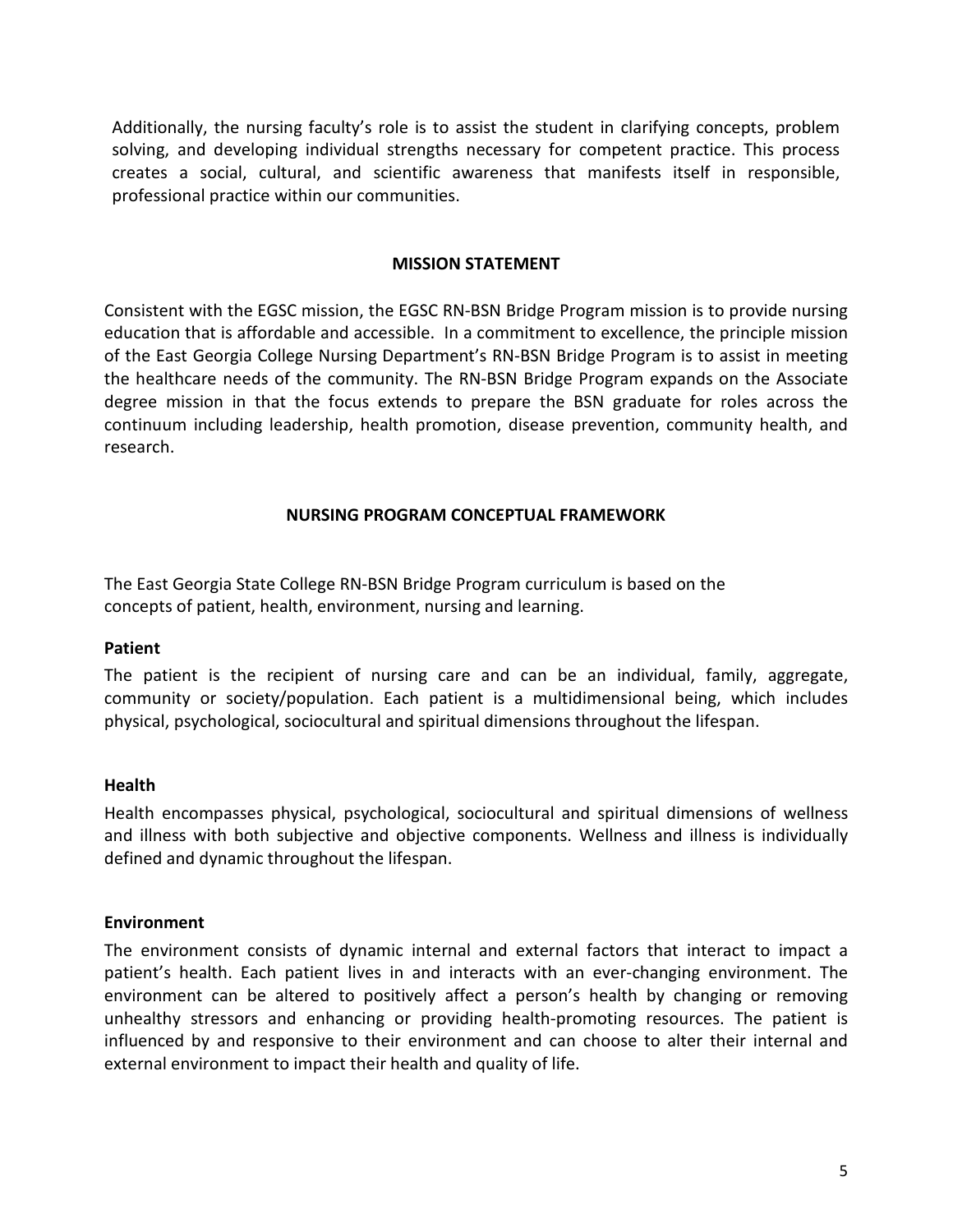## **Nursing**

Nursing responds to and interacts with patients and environments to promote quality of life in health, illness and end of life. Nursing, expressed as a professional way of caring, uses both art and science to address all dimensions of the patient by applying evidence-based research and theories. Nursing serves as an intentional catalyst for change to promote health in evolving diverse environments through education, leadership and social responsibility, as well as direct and indirect clinical interventions.

## **Learning**

The complexity of health care, the rapidly changing environment in which it occurs, and the expanding roles of nurses require that professional nurses engage in life-long learning. Education is a self-directed, yet interactive lifelong process that empowers learners to think critically and grow toward their potential as individuals and contributing members of the profession and society.

The essential components of baccalaureate nursing education include liberal education, professional values, core competencies, core knowledge, evidence-based knowledge and role development. The role of faculty is to guide, direct, facilitate and evaluate learning while encouraging curiosity, creativity, critical and independent thinking to promote learning.

## **ADMISSION POLICIES**

The East Georgia State College (EGSC) RN-BSN Bridge Program entails a total of 120 credit hours (including 60 core credit requirements hours, 30 credit hours of lower level nursing credits and 30 upper division nursing credit hours). The EGSC RN-BSN Bridge Program requires students to have an unrestricted State of Georgia registered professional nursing license. Upon meeting criteria for admission into the RN-BSN Bridge Program, proof of a valid and unrestricted Georgia registered professional nursing license and submission of all nursing program documentation, RN-BSN Bridge Program students will receive the 30 credit hours of lower nursing credits that are held in escrow toward the Bachelor of Science in Nursing degree. The remaining 30 credit hours earned through successful completion of EGSC upper division nursing courses will make the RN-BSN Bridge Program student eligible for graduation with a Bachelor of Science in Nursing degree from EGSC.

Students seeking admission into the RN-BSN Bridge Program must meet all requirements and be accepted into East Georgia State College under regular admission status with RN-BSN Bridge Program as the designated major. The student must complete an application for admission to the RN-BSN Bridge Program prior to the application deadline. At the time of application to the nursing program, students must meet the criteria for full and unconditional admission to the college and satisfy all admission criteria for the RN-BSN Bridge Program for which the student seeks application. Students are admitted into the RN-BSN Bridge Program based on competitive selection process and space availability.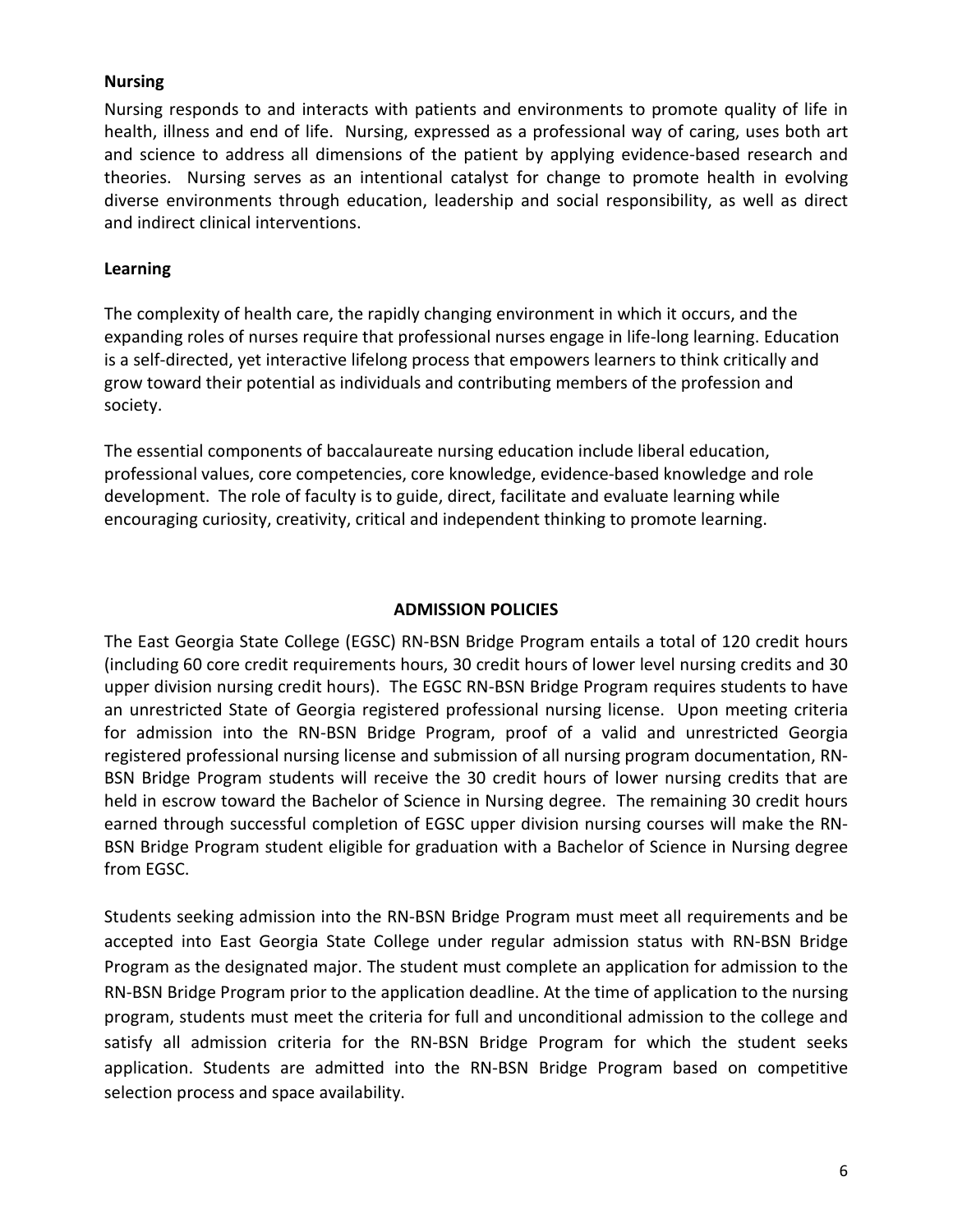These applicants must meet the following minimum requirements for admission to the RN-BSN Bridge Program:

- 1. Regular unrestricted [admission into East Georgia State College](http://www.ega.edu/admissions/admissions_start_here) with evaluation of transcripts.
- 2. Graduation from an associate degree or diploma registered nurse program.
- 3. Documentation of proof of valid and unrestricted Georgia registered professional nurse licensure.
- 4. Submission of an [EGSC admissions application](https://gafutures.xap.com/applications/usg/usg_common_app_short/introduction.asp?application_id=2783) by the deadline.
- 5. Submission of an [EGSC RN-BSN Bridge](http://www.ega.edu/nursing/nursing-app) Program application by the deadline.
- 6. Minimum 2.50 GPA.
- 7. Minimum grade of 'C' or higher in all pre-requisite courses.
- 8. Completion of all required core courses. \*\*NOTE: Students may petition the nursing program director for special consideration if all core courses are not completed.
- 9. Courses taken at other accredited institutions may be used to satisfy prerequisite course requirements.
- 10. Pre-check® criminal background checks are required of all students accepted into the nursing program. **This is a requirement imposed by the facilities utilized for clinical experience.**
- 11. Substance (drug) screens including random screens are required of all students accepted into the nursing program. \*\*NOTE: All screens must be completed at designated service provider only. **This is a requirements imposed by the facilities utilized for clinical experience.**
- 12. Students are admitted into the RN-BSN Bridge Program based on competitive selection and space availability.

## **Additional Admission Requirements RN-BSN Bridge Program:**

 In addition to the application forms submitted for admission to the College in general, students applying for the first time (and those returning to nursing courses after a break in nursing enrollment) are required to submit a separate application for admission to the RN-BSN Bridge Program. Application forms are available online and should be completed and submitted to the Nursing Department.

The EGSC RN-BSN Bridge Program has limited enrollment, and students are selected using a competitive process. The completion of required core courses, nursing-related coursework and academic Grade Point Average (GPA) are used in the selection of applicants. Students who wish to be considered for admission to the nursing program must submit a nursing program application to the Nursing Department by the deadline. Application deadlines and dates are available online. Consideration for initial admission or readmission to the program will be given after it has been determined that all admission requirements have been fulfilled. Readmissions are based on available space. Applicants accepted for a designated beginning nursing class who do not enroll in that class must resubmit an application to the Nursing Department online to be considered for a subsequent class. Accepted applicants who fail to maintain admission standards will be withdrawn before beginning the nursing program.

1. Nursing applicants must have completed required core courses. (If all core courses are not completed, you may petition the program director of nursing for program admission consideration)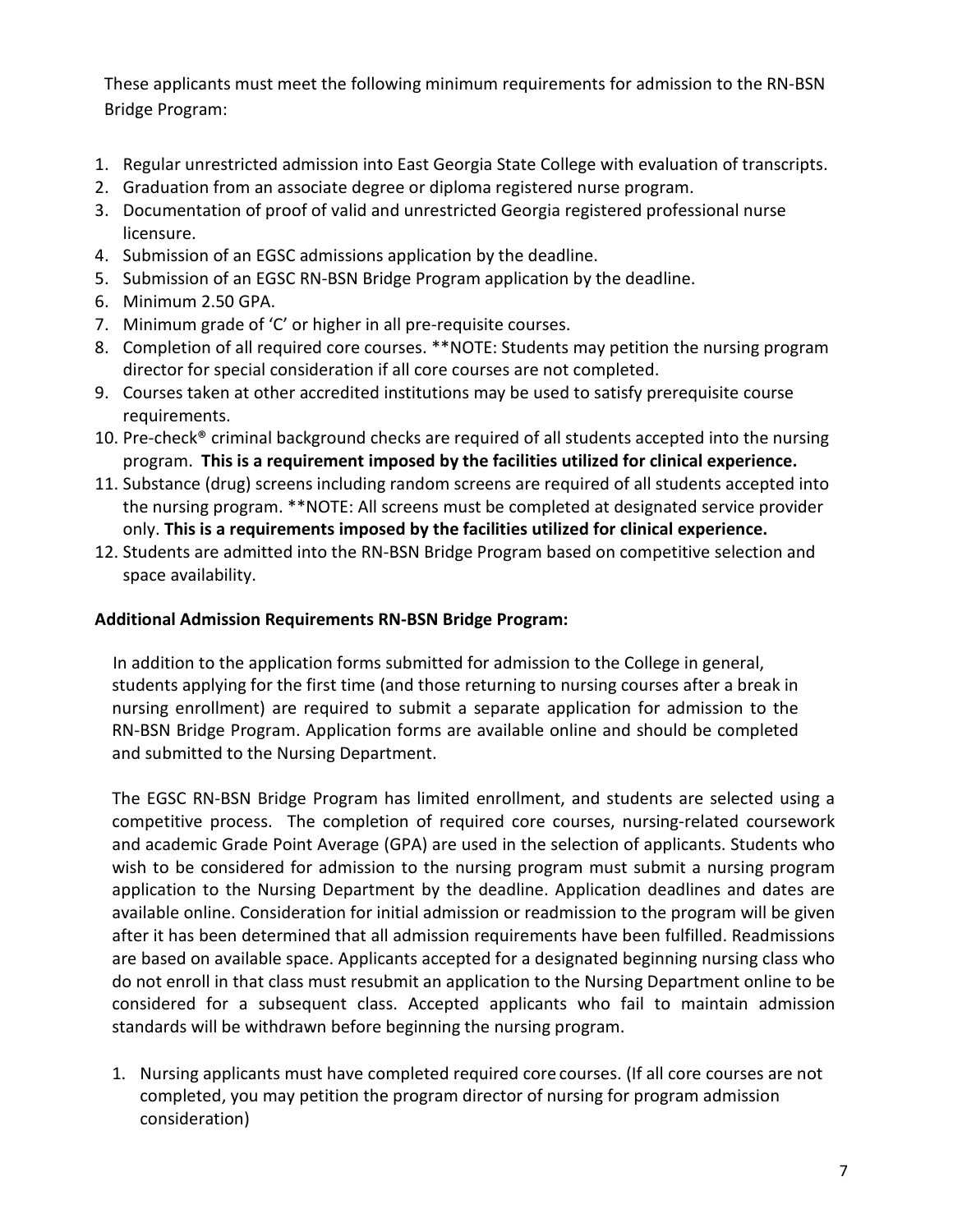- 2. Nursing applicants must have a minimum GPA of 2.5
	- core courses required for the EGSC RN-BSN degree nursing program will be usedto calculate the grade point average.
	- Students must have a grade of C or better in all nursing corecourses.
	- Grades in core courses applicable to the nursing programmay be calculated in the admission GPA. (**Note-EGSC does not have an expiration date on core courses for RN-BSN Bridge Program Applicants**)
- 3. When faculty/student ratio limits the acceptance of all qualified students, preference may be given to students with the highest GPA, the lower level nursing courses GPA, and completion of all required core classes. In addition, other factors may contribute to acceptance/denial in situations where the admission criteria are highly competitive (suchas previous nursing attempts, etc.)
- 4. Applicants formerly enrolled in a RN-BSN completion program may apply. Upon being accepted into the East Georgia State College RN-BSN Bridge Program, no previously taken RN-BSN nursing courses will be accepted for transfer credits to replace EGSC RN-BSN Bridge Program nursing courses.
- 5. Science courses taken more than five years prior to enrolling in the nursing program are acceptable.
- 6. Nursing students who begin in one program semester option pathway must remain in that program semester option pathway until graduation. Exceptions may be made at the discretion of the Director of Nursing if the student petitions to change program semester options (i.e. three-semester option vs five-semester option).
- 7. Applicants accepted into the program must complete the EGSC online orientation found at this EGSC link: [http://www.lessonpaths.com/learn/i/orientation-2/welcome-to-your](https://paws.ega.edu/owa/redir.aspx?C=WKCIa9S8mUS08SOwdemOdsRGlH_V2dQI3P8ArZTTMumz5mRaVLtqJKWGDVTa_qmqFU6fkuYw_S0.&URL=http%3a%2f%2fwww.lessonpaths.com%2flearn%2fi%2forientation-2%2fwelcome-to-your-orientation-to-east-georgia-state-college)[orientation-to-east-georgia-state-college.](https://paws.ega.edu/owa/redir.aspx?C=WKCIa9S8mUS08SOwdemOdsRGlH_V2dQI3P8ArZTTMumz5mRaVLtqJKWGDVTa_qmqFU6fkuYw_S0.&URL=http%3a%2f%2fwww.lessonpaths.com%2flearn%2fi%2forientation-2%2fwelcome-to-your-orientation-to-east-georgia-state-college)

## **Additional Nursing Program Requirements**

- 1. All Nursing students admitted to the RN-BSN Bridge Program must take courses in the semester of acceptance.
- 2. Students will be required to submit a completed health form, which documents satisfactory health status prior to clinical practicum. The forms will be available after enrollment in nursing program. RN-BSN Bridge Program students must submit a completed health form by mid-term of their first semester of enrollment in the nursing program.
- 3. The student is expected to assume responsibility for his/her own health in the event of illness, accident, or exposure to communicable disease. Evidence of health insurance is required upon admission to the nursing program. Professional Liability Insurance is also required and is not included in EGSC student fees. Each EGSC RN-BSN Bridge Program student enrolled in the nursing program is required to submit documentation of evidence that the student has an active professional malpractice liability insurance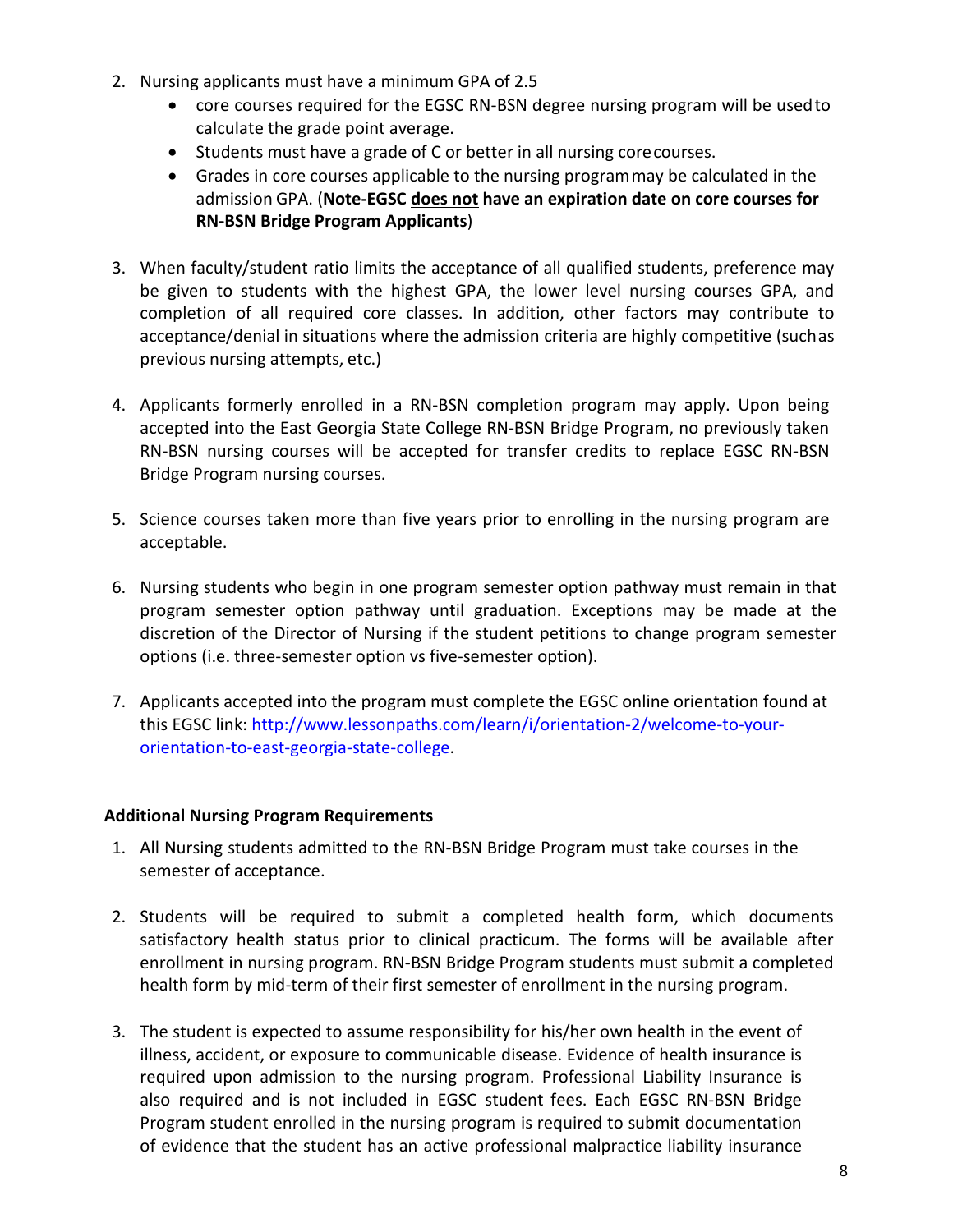policy in the amount of at least one million dollars for up to six occurrences. The student must incur this expense individually and must remain an active policy holder throughout the enrollment in the EGSC RN-BSN Bridge Program. The student will not be allowed to participate in an EGSC clinical experience without the required proof of individual malpractice liability insurance. **Examples of Professional Liability Insurance may be found at [www.nso.com](http://www.nso.com/)**

- 4. Students must have a grade of "C" or better in all nursing courses. A grade of D and/or F in nursing courses will result in dismissal from the program for a period of one calendar year.
	- After waiting for this period of time, students will be allowed to reapply for admission to the EGSC nursing program.
	- Students who are dismissed from the nursing program due to excessive Ds and/orFs must follow the EGSC appeals process for readmission back into the program. The student must meet the EGSC academic GPA requirements to remain in the nursing program.
- 5. A WF is considered an F. Students who fail a nursing course must repeat both the theory and clinical components of the course. Students will be readmitted to the course based on space availability. **Example: If the final nursing course grade is below a grade of 75, any clinical hours completed must be repeated when the nursing course is repeated.**
- 6. Students are required to maintain at least a 2.0 cumulative grade point average in orderto remain in the nursing program.
- 7. A grade of C or better is required in all nursing core courses. Please note that a grade of 75- 79 is a "C" in the EGSC nursing department.
- 8. Students enrolled in the RN-BSN Bridge Program must submit proof of current **American Heart Association's Basic Life Support for Healthcare Provider Cardiopulmonary Resuscitation** (CPR) certification by midterm of their first semester of enrollment in the EGSC RN-BSN Bridge Program. The student's CPR certification must be valid during the enrollment in the program.
- 9. All EGSC RN-BSN Bridge Program nursing courses must be completed within 150% of program length.
- 10. Nursing students must have completed all University System of Georgia (USG) core curriculum courses required in the nursing program prior to enrolling in the last semester of the EGSC RN-BSN Bridge Program.
- 11. The Nursing Department reserves the right to discontinue, at any time, the enrollment of a nursing student if, in the judgment of the Nursing Department Chair and the nursing faculty, the student does not demonstrate the necessary qualifications for a nursing career. This includes, for example, cheating in any form, unprofessional conduct, violation of East Georgia State College's student code of conduct and/or any behavior/conduct deemed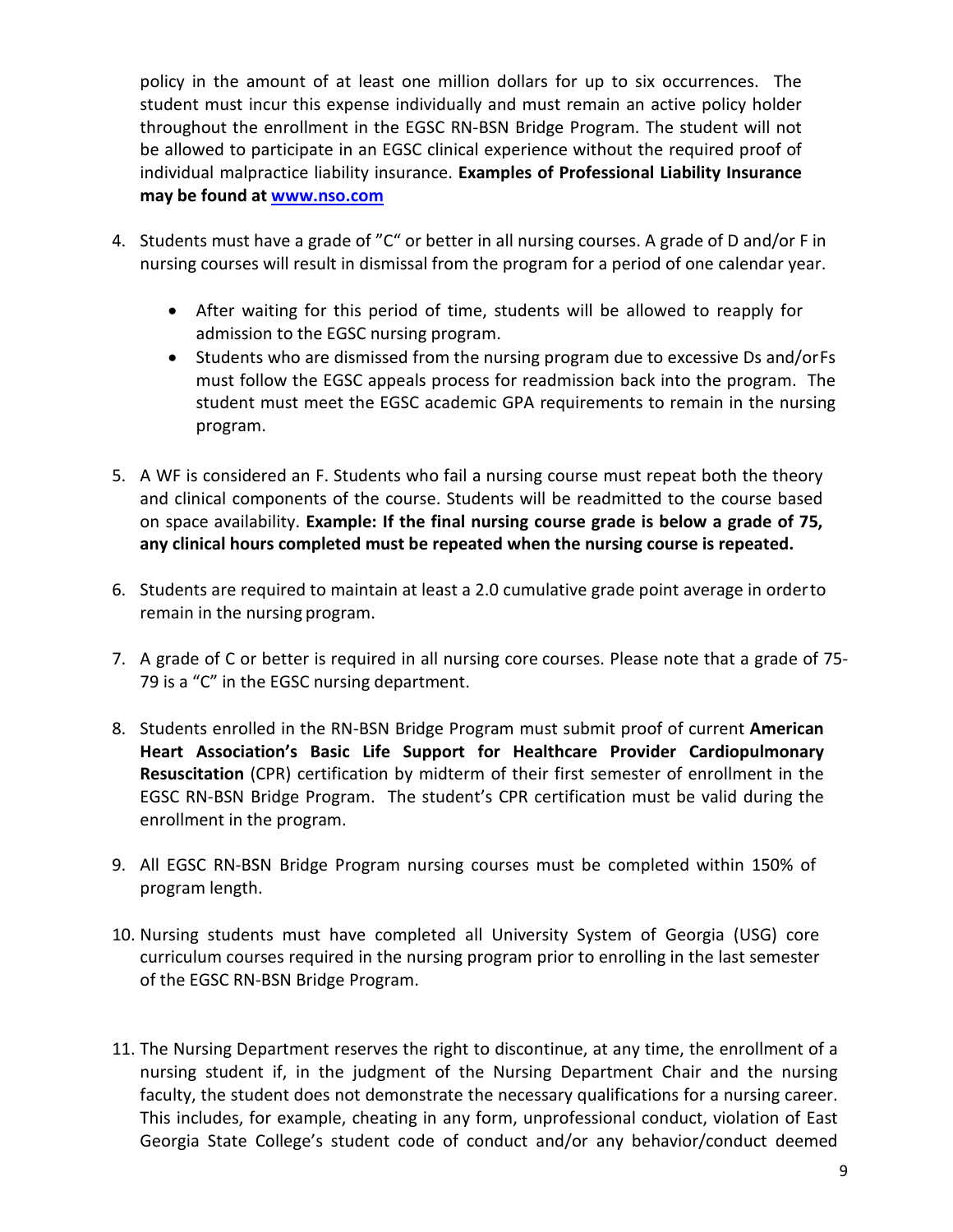unbecoming of a EGSC nursing student.

- 12. The faculty, staff, and students in nursing programs shall uphold professional and ethical standards.
- 13. A student may withdraw from any given nursing course **no more** than two times throughout the duration of the nursing program.
- 14. Core performance standards (\*) for admission and progression in the nursing program are:
	- Critical-thinking ability sufficient for clinical judgment as evidenced by the ability to identify the cause/effect relationships in clinical situation, and develop nursing care plans.
	- Interpersonal abilities sufficient for interaction with individuals, families, and groups from various social, emotional, cultural, and intellectual backgrounds as evidenced by the ability to establish rapport with patient/clients and colleagues.
	- Communication abilities sufficient for verbal and written interaction with othersas evidenced by the ability to explain treatment procedures, initiate health teaching, and document and interpret nursing actions and patient/clientresponses.
	- Physical abilities sufficient for movement from room to room and in small spaces as evidenced by the ability to move in a patient's room, work spaces, and treatment areas and administer cardiopulmonary procedures.
	- Gross and fine motor abilities sufficient for providing safe, effective nursing careas evidenced by the ability to calibrate and use equipment and position patients/clients.
	- Auditory ability sufficient for monitoring and assessing health needs as evidenced by the ability to hear monitor alarm, emergency signals, auscultatory sounds, and cries for help.
	- Visual ability sufficient for observation and assessment necessary in nursing care as evidenced by the ability to observe patient/client responses.
	- Tactile ability sufficient for physical assessment as evidenced by the ability to perform palpation, functions of physical examination, and/or those related to therapeutic intervention such as insertion of a catheter.

\*Taken from the Southern Regional Education Board, Council on Collegiate Education for Nursing, "The Americans with Disabilities act: Implications for Nursing Education (March 1993)", updated 2008. [https://www.sreb.org/publication/americans](https://www.sreb.org/publication/americans-disabilities-act)[disabilities-act](https://www.sreb.org/publication/americans-disabilities-act)

15. In compliance with the Americans with Disabilities Act (ADA), East Georgia State College will honor requests for reasonable accommodations made by individuals with disabilities. Students must disclose their disability to the office of Counseling and Disability Services and request accommodations and complete any required evaluations before academic accommodations can be provided.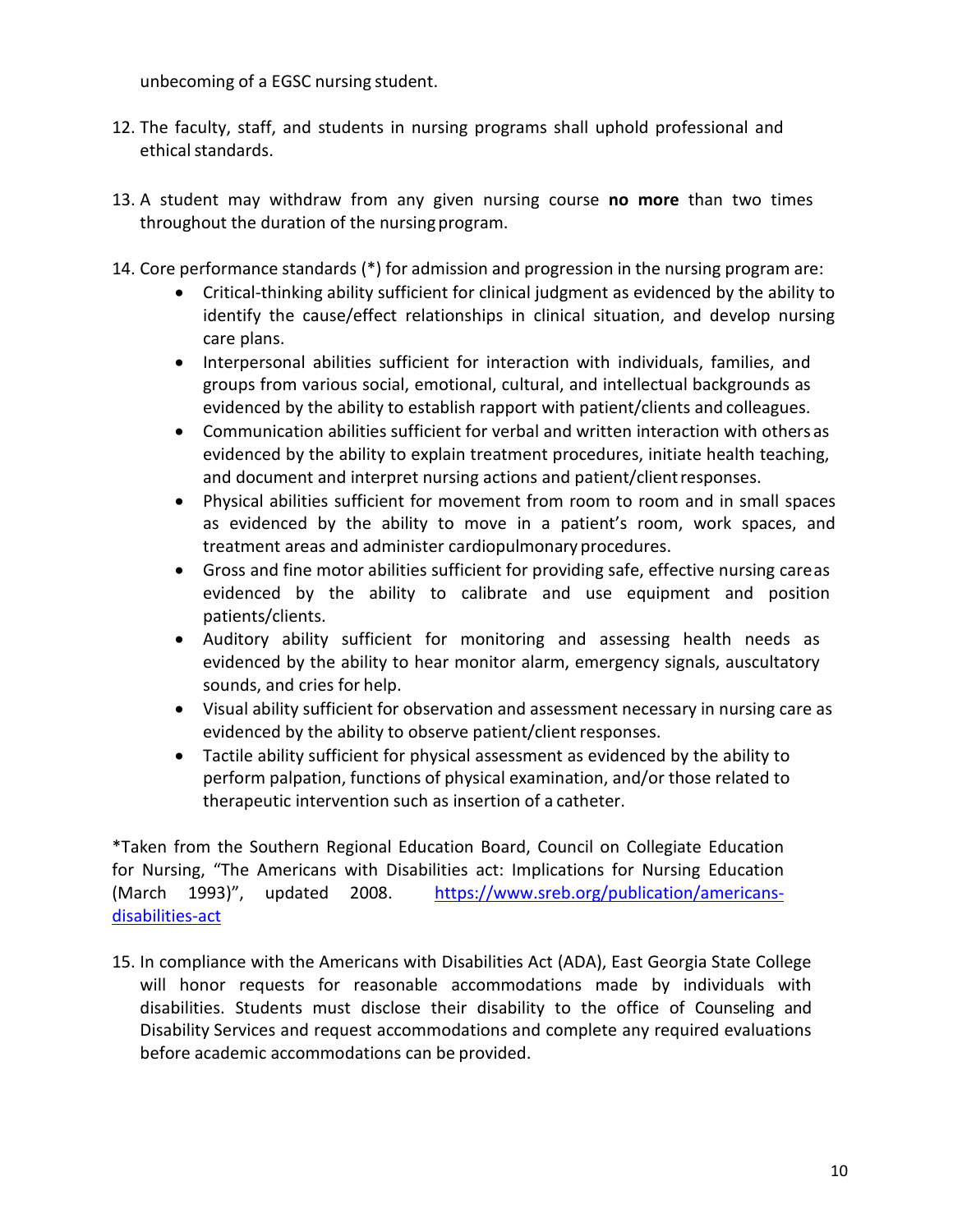## **Documents Required for Clinical**

 Accepted students must meet the clinical requirements of all affiliating clinical sites by established deadlines, to include, but not be limited to:

- A) Completed EGSC health history and physical form
- B) Immunization form
- C) TB screening
- D) Criminal background check- **This is a requirement imposed by the facilities utilized for clinical experience.**
- E) Urine Alcohol & Drug screen- **This is a requirement imposed by the facilities utilized for clinical experience.**
- F) Base Life Support for Healthcare Providers CPR through the American Heart Association
- G) Professional Liability Insurance and
- H) Health Insurance (SHIP) or Proof of Health Insurance- See instructions below

#### **EGSC Procedure for SHIP**:

All students are required to provide evidence of insurance coverage, as discussed above. If a student requires insurance (they do not have any personal insurance) they will automatically be charged a fee to their account to provide coverage.

If a student has personal insurance and needs to request a waiver, they will need to contact the EGSC Business Office – student accounting 478-289-2005, studentaccounts@ega.edu. As soon as this contact is made, EGSC will enter the student into the SHIP Healthcare system. Immediately, the student may log on to the website through EGSC and request a waiver.

Go to the webpage:

[http://www.ega.edu/offices/business\\_affairs/business\\_services/student\\_health\\_insurance](http://www.ega.edu/offices/business_affairs/business_services/student_health_insurance)

Our EGSC Business office will receive a report listing all student waivers so they will not be billed for health insurance.

Students must maintain the ability to meet requirements of Nursing Practice Performance Standards/Essential Abilities. A Student exhibiting signs/symptoms of a change in health status during a clinical experience will be required to resubmit new a health form to support the ability to perform essential skills in the health care workplace.

Students who enter the program must have a Criminal Background Check and Urine Drug Screen performed by a company approved by the Nursing Program. Clinical agencies will review Criminal the Background Check and Urine Drug Screen results. The student must be approved by the affiliating clinical agencies in order to participate in clinical experiences and progress in the program. Students denied acceptance by any clinical affiliates will not be able to attend clinical experiences and therefore will not be able to fulfill the course requirements and must withdraw from the program. The student may apply for re-admission into the EGSC RN-BSN Bridge Program one year after withdrawing from the program.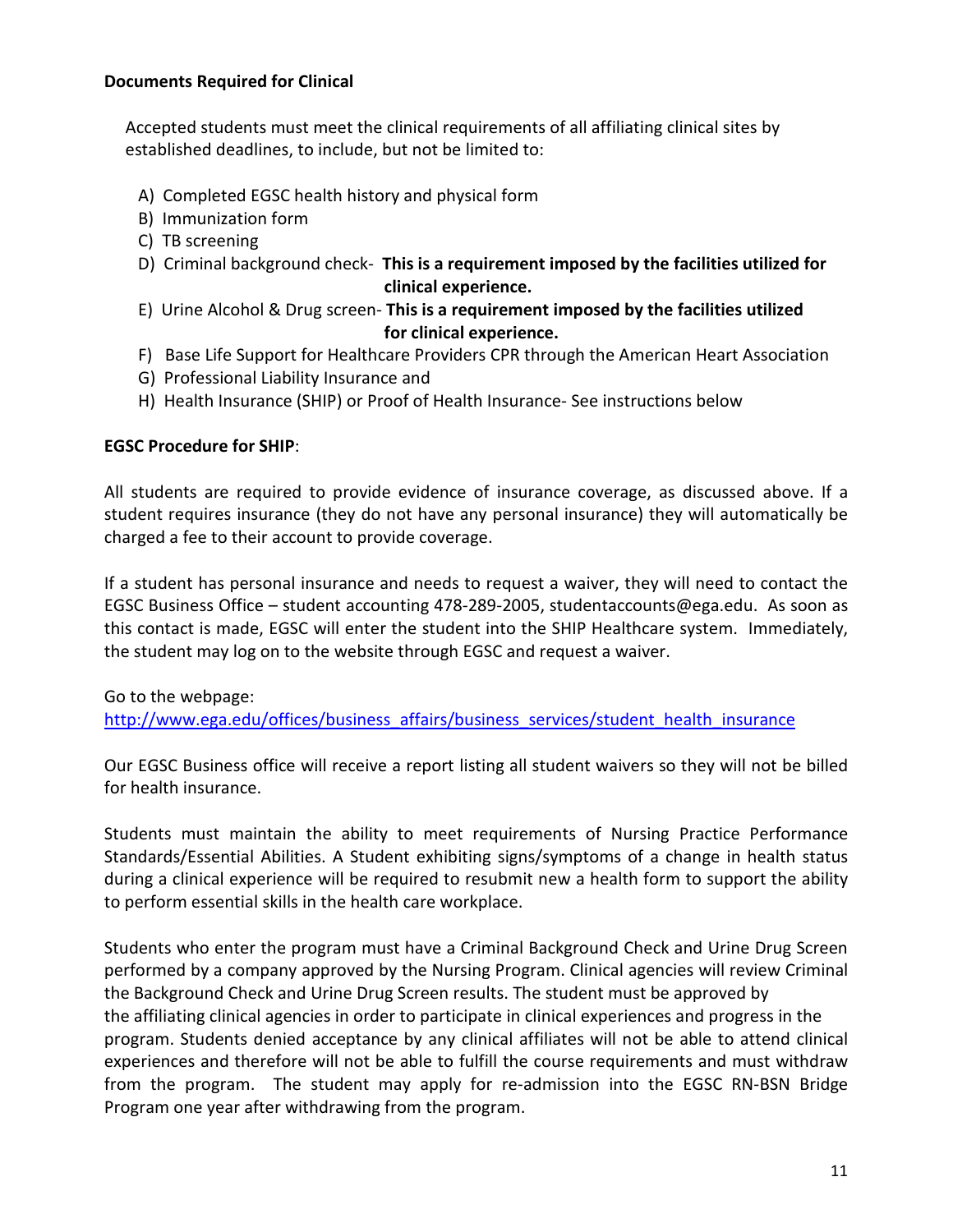**Students must be aware that criminal background and urine drug screen findings may affect their ability to attend clinical experiences. If a clinical affiliate at any time does not allow a student to attend clinical experiences and the student is unable to meet class, lab, or practicum objectives, the student must withdraw from the Nursing Program.**

## **Additional Costs and Fees**

- 1. All nursing applicants must pay the cost incurred for program required documents (Criminal Background Check, Health Form, Immunization Record, Malpractice Liability Insurance, Urine Drug Screening, etc.)
- 2. All nursing students are required to meet the requirements of the facilities utilized for clinical experience, which may include laboratory screenings, drug screen, and immunizations. All students are required to have a current tuberculin skin test. Health and other forms will be provided as needed. Required items must be submitted before students are permitted entry to the clinical/practicum areas. Some clinical facilities may require clinical data setup fees and health forms submission fees.
- 3. All nursing students will be expected to pay an online Testing Fee eachsemester (ProctorU).
- 4. RN-BSN Bridge Program students are required to have an East Georgia State College name tag, and a white lab jacket with East Georgia State College logo when attending EGSC nursing program activities (clinical experiences, conferences, workshops, and/or program related community activities.
- 5. All Nursing students are encouraged to join professionalnursing organizations.
- *6.* All nursing students will be required to pay for a criminal background check which includes drug screening, on admission to the program. This information will be available to all clinical facilities. **\****If the student has a conviction in the criminal background check, the student may not be permitted in a particular clinical practice setting. The acceptance into a clinical site will be the sole responsibility of the clinical site. Students should note that prior felony or misdemeanor charges/convictions are typically not allowed clearance into most healthcare settings. Since clinical is required to be successful in the nursing program, caution should be taken in circumstances where a student has prior charges/convictions. The college will not be held liable for clinical facilities denying access to students.*
- 7. If substance abuse is suspected, the student will be required (at his/her own expense) to be tested. East Georgia State College reserves the right to request drug testing of any nursing student at any time during the program. A mandatory drug screen is required (at the expense of the student) after acceptance to the program and will also be required randomly throughout the course of the program.
- 8. Additional clinical site charges may be required by the clinical facility (i.e. facility preferred criminal background check, clinical experience scheduling management system fee).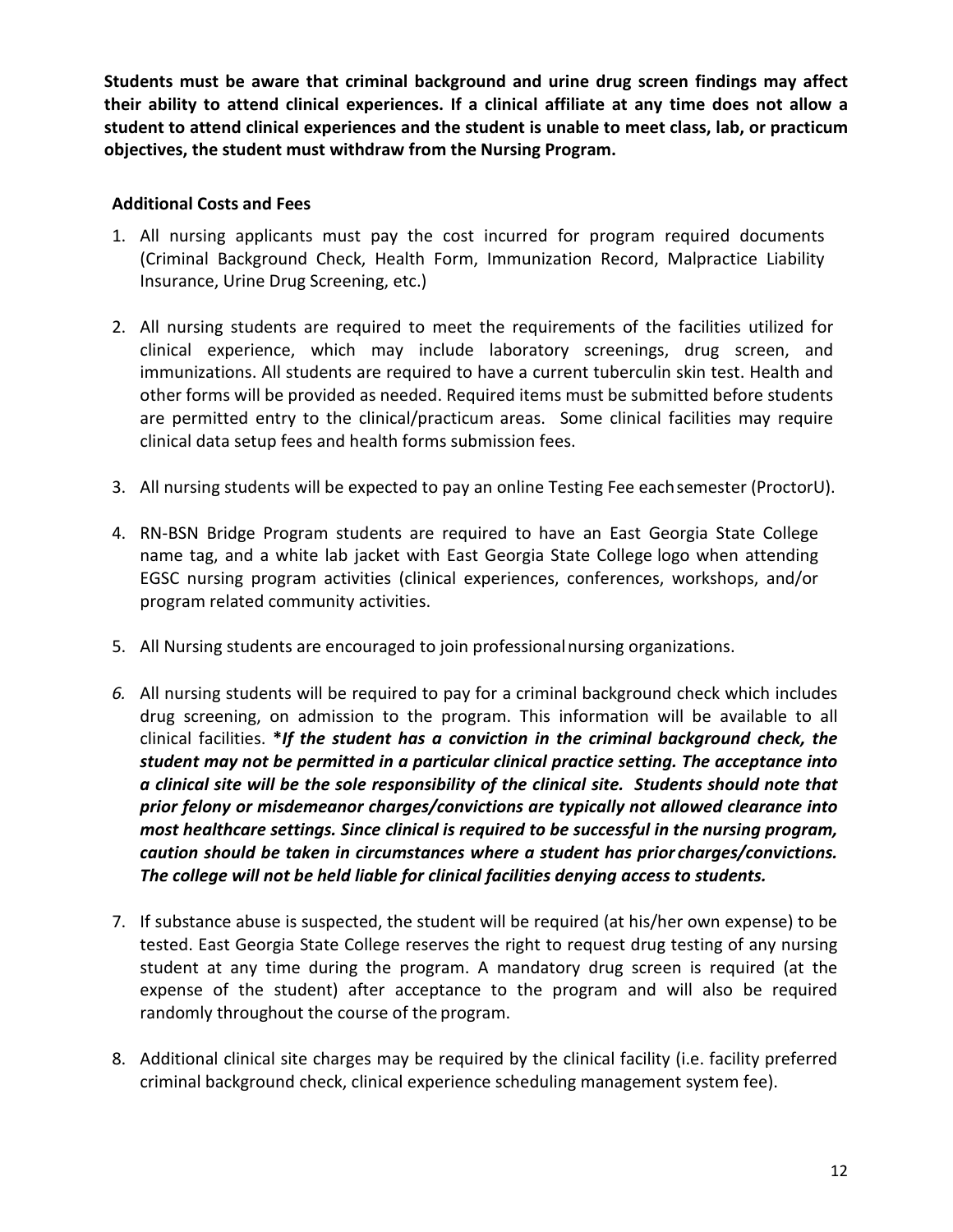## **EAST GEORGIA STATE COLLEGE NURSING DEPARTMENT DRUG/ALCOHOL AND CRIMINAL BACKGROUND CHECK POLICY**

### **Purpose**

The nursing department of East Georgia State College (EGSC) requires all nursing students to provide safe and effective *patient* care. In order to ensure this, nursing students must be free of any type of *chemical* impairment whether in the clinical setting or in an on-campus laboratory setting.

Nursing student behavior is expected to reflect the high moral and ethical standards suited to the profession. With this in mind, it is the students' responsibility to sustain the highest levels of both personal and professional honesty. Students must show accountability to the faculty, staff, and to the patients' involved in their education.

The nursing faculty considers the chemically impaired student as one who is under the influence of or has abused alcohol, illegal drugs, inhalants, or has misused legally prescribed therapeutic drugs and/or over the counter medications. This applies in any setting where the student is in uniform or participating in an EGSC sponsored event. Use or misuse of substances can interfere with judgment and motor skills, as well as coordination, posing an unacceptable risk to others. Substance abuse includes episodic or chronic use that produces any psychological or physical symptoms that can endanger the welfare of others.

The majority of area hospital and healthcare facilities used for clinical sites now require mandatory drug screens for all staff. An EGSC nursing student is bound by the individual clinical site policy that governs the site where they are participating in a clinical experience. It is the students' responsibility to satisfy the requirements set by whatever clinical site that he or she will attend. This information is considered confidential; therefore, the student is responsible for scheduling their drug screen in order to satisfy this requirement the semester **PRIOR** to the first clinical course in the EGSC RN-BSN Bridge Program Curriculum.

## **PROCEDURE**

- 1. Any nursing student is required to comply with the drug screening process at their own expense upon admission to the nursing program.
- 2. Students can be randomly selected for a drug screen during any semester while enrolled in the nursing program. Again, the student is responsible for all costs incurred.
- 3. If a nursing faculty member should suspect a problem with substance abuse, they will immediately remove the student from the clinical or laboratory setting and a drug screening will be required. Again, the student is responsible for all costs incurred.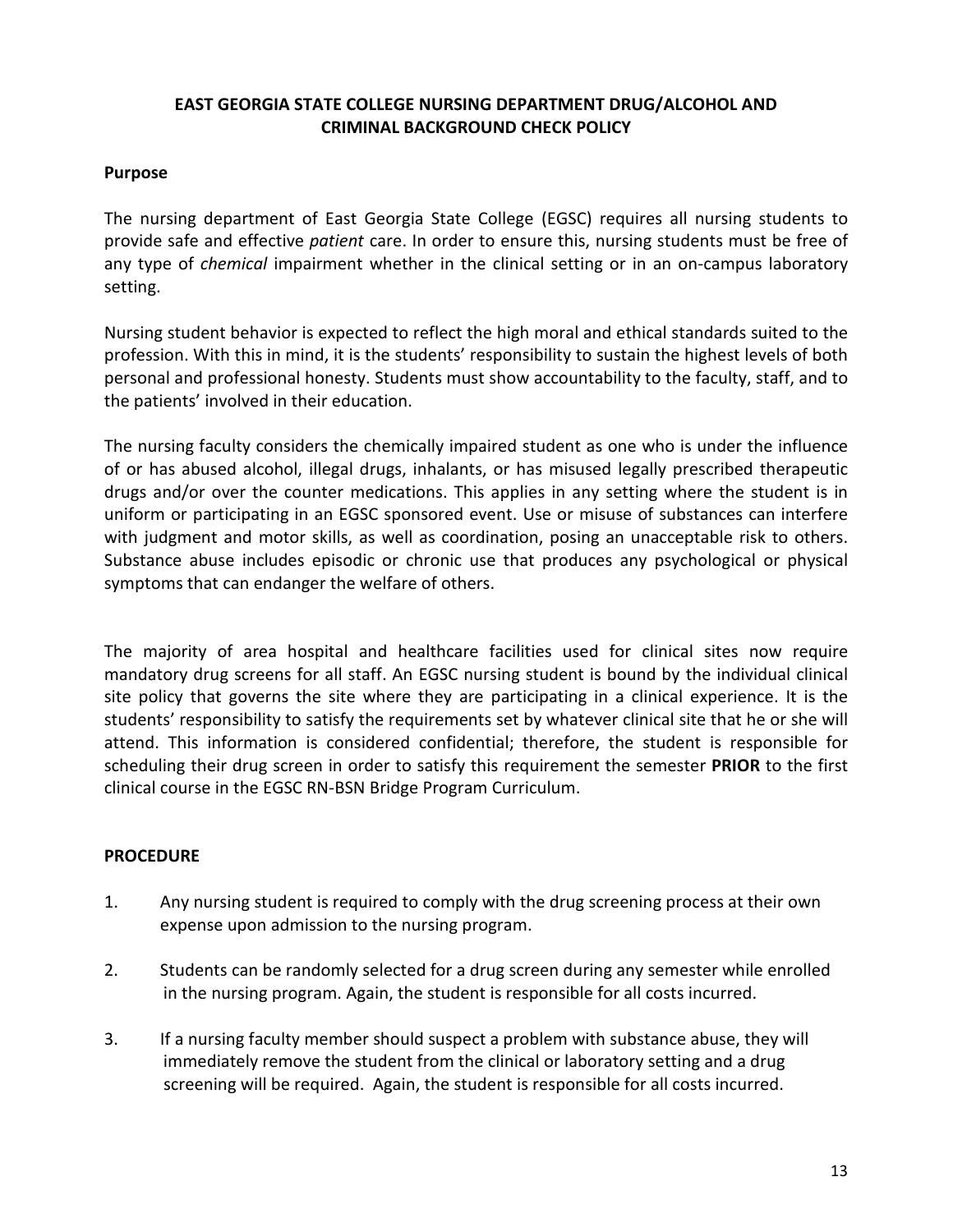**NOTE: Refusal to submit to drug screening will result in termination from the EGSC RN-BSN Bridge Program for one academic school year.**

- 4. A positive drug screen for prescribed medication requires the student to submit verification that the medication was prescribed for him/her. Until such documentation is provided or until the treatment is completed, the student will not be allowed to participate in a clinical assignment. However, the student is still responsible for meeting the requirements of the attendance policy.
- 5. A positive drug screen requires the student to meet with the EGSC Director of Student Conduct.
- 6. A positive drug screen may result in termination from the Nursing Program.
- 7. Once termination has occurred, the student is further restricted from returning to the nursing program for one year, and readmission will require documentation that the student has successfully completed a rehabilitation program.
- 8. The role of the nursing faculty is to refer the student to the EGSC Counseling and Disability Services.

## **CRIMINAL BACKGROUND CHECKS**

Criminal background checks are required by all associated healthcare-related facilities for all students participating in patient care at their institution. Prior to midterm of the first semester in the nursing program and/or in sufficient time for review by the clinical site, each student must complete a background check.

Currently, background checks are provided by PreCheck, Inc. The criminal background check vendor may be contacted at [www.precheck.com](http://www.precheck.com/) . Please note that the clinical site will dictate the provider that they will accept a criminal background check report from. The student is responsible for payment. Students will be notified by the criminal background check provider of any disparities and the student is allowed to review and dispute anything reported.

The designated clinical facility will review the students' background check and make the final decision, based on its individual healthcare facility criteria. It is the EGSC faculty responsibility to electronically select the delivery of the report to the appropriate clinical site. **EGSC nursing program director, nursing faculty or staff does not have access to the content of the report**. Students who do not meet the criteria of the clinical facility due to disparities in their background check will, therefore, not be able to complete the program requirements must withdraw from the program.

**Student Relationship With Clinical Agencies** If a student has a current or previous employment affiliation with a health care facility used by EGSC for clinical purposes; he/she must inform the appropriate course coordinator. This provides faculty with information for planning a broader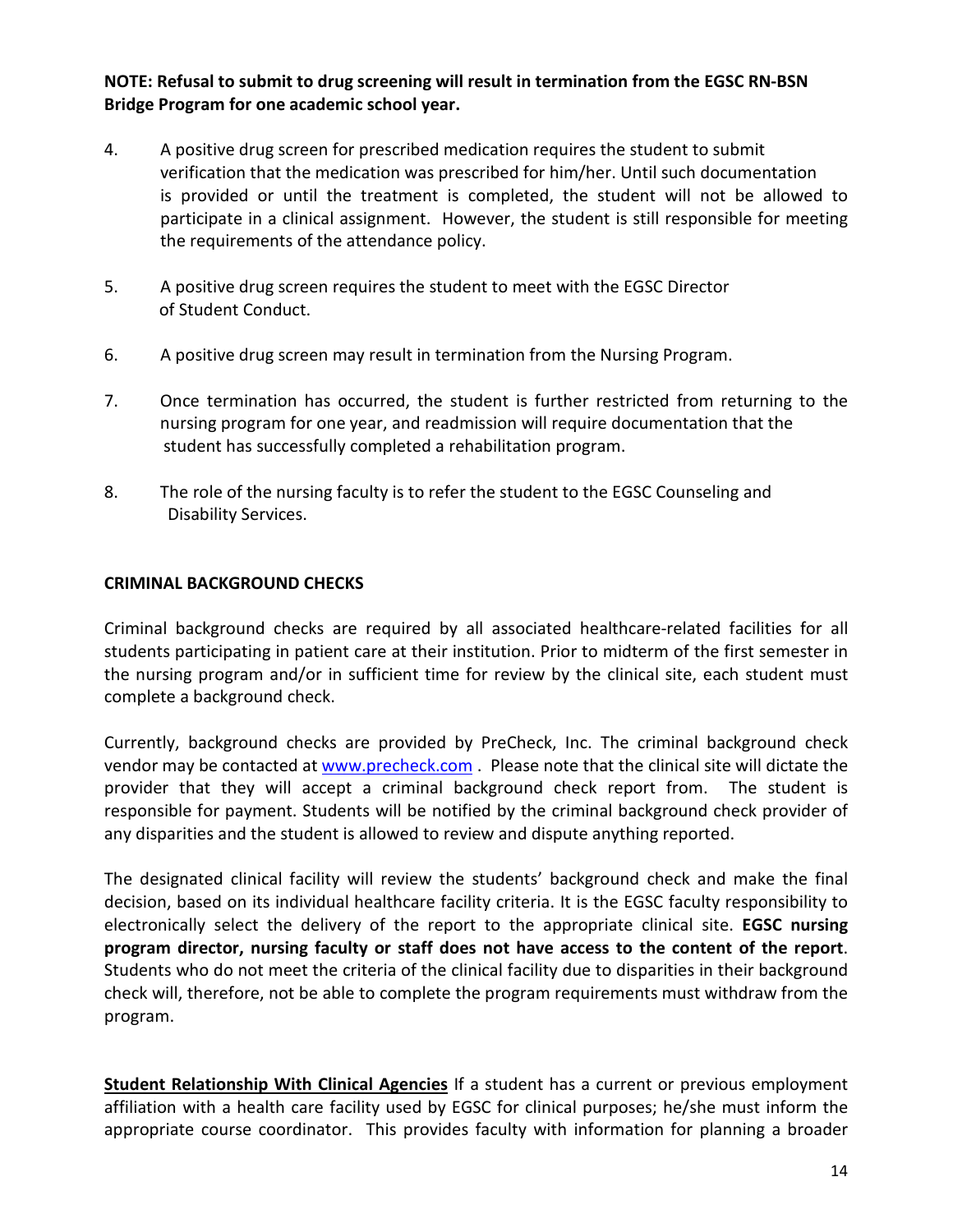<span id="page-14-0"></span>learning experience for the student and prevents conflicts for the student, clinical affiliate and college.

## **EQUAL OPPORTUNITY VIOLATIONS**

East Georgia State College is committed to a policy that ensures the fulfillment of equal opportunity without unlawful discrimination for all applicants for employment or student status.

<http://www.ega.edu/policy/08-notice-of-nondiscrimination.pdf>

<http://www.ega.edu/policy/08-non-discrimination-and-anti-harassment-policy.pdf?0826161>

Any complaints dealing with any type of discrimination and/or harassment may be addressed to the College's Title IX Coordinator: [titleix@ega.edu.](mailto:titleix@ega.edu)

## **ACADEMIC POLICIES**

**"It is understood that all students are required to abide by the East Georgia State College Academic Honor Code and Academic Honesty Policy as stated in the Student Handbook".** 

[http://www.ega.edu/offices/student\\_affairs/office\\_of\\_student\\_conduct\\_welcome](http://www.ega.edu/offices/student_affairs/office_of_student_conduct_welcome)

<span id="page-14-1"></span><http://www.ega.edu/policy/04-academic-honesty-policy.pdf>

#### **ADVISING POLICIES**

East Georgia State College recognizes the importance of a thorough program of academic advising. While it is ultimately the responsibility of the student to select and follow a program of study that will lead to the academic objective, the College provides a structure of academic advising to assist the student.

Academic advising is coordinated by the Vice President for Academic and Student Affairs. Students are assigned to a division or department for advising according to their stated program of study. A student who declares Nursing as the major will be assigned a nursing advisor. All nursing students are advised by a Nursing faculty member in planning the program of study each semester. Students may change advisors for personal or academic reasons by consultation with the Dean of the School of Mathematics and Natural Sciences.

Academic advisors are available to help students with their academic planning throughout their program at East Georgia State College. Even though advising weeks are scheduled periodically throughout the year, students are encouraged to discuss any academic problems they encounter with their faculty advisors when necessary. Please schedule an appointment with your nursing advisor whenever you feel that you are in need of assistance. We are here to support you through your education pathway at EGSC.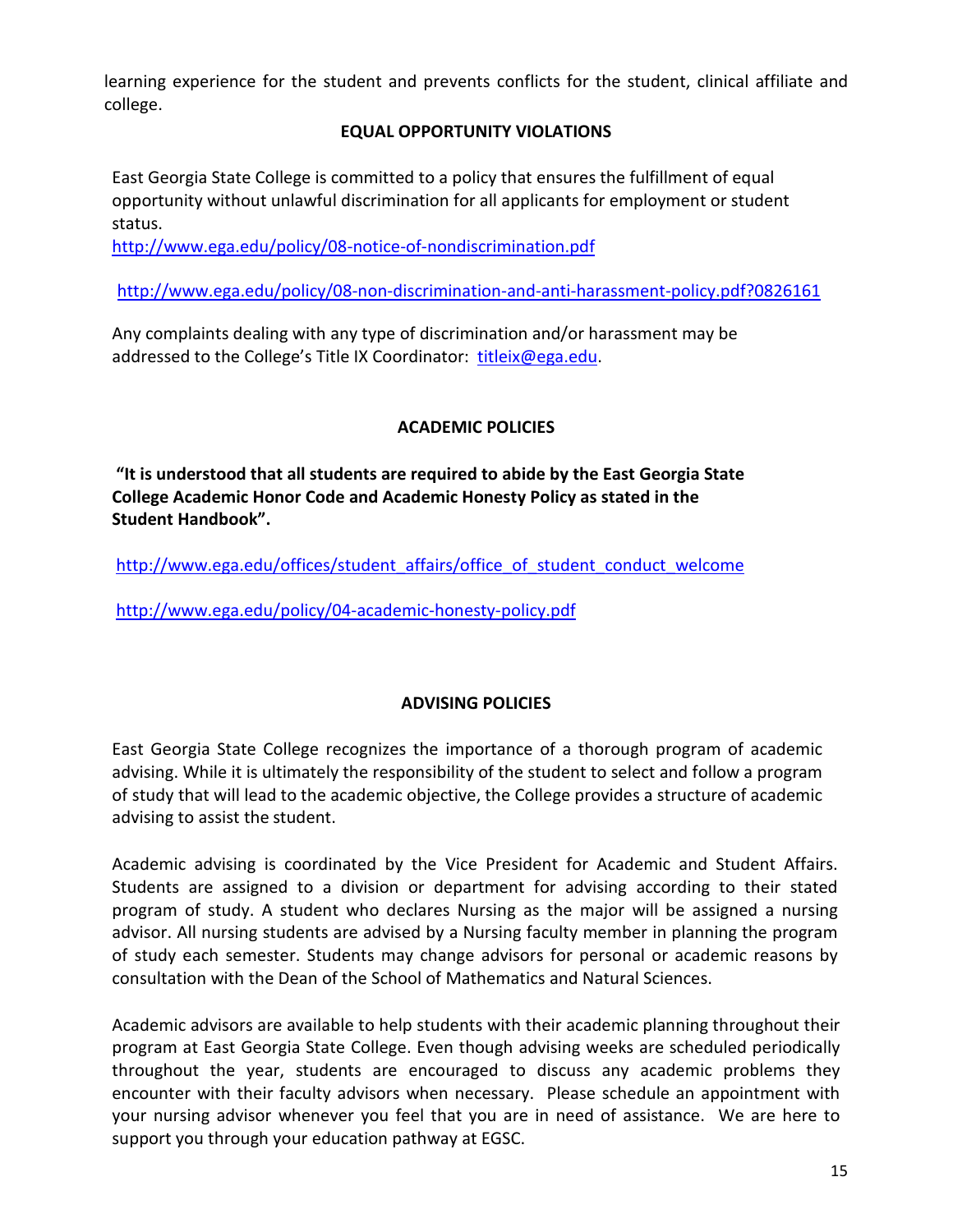Nursing students are advised before midterm each semester. A student whose grades are below the required 75 in nursing courses at midterm may be advised to withdraw without penalty and in accordance with the nursing progression policy for withdrawals. Students may repeat a failed nursing course (" $C$ " = less than 75%), but may repeat it only once and will be dismissed from the program if there is a second failure. All students are encouraged to consult with nursing faculty/advisors or the director of the nursing program when concerned about their progress in classroom and/or clinical studies.

It may be to the student's advantage to complete the required general education courses one or two semesters prior to entering the nursing program. This option must be decided on an individual basis in consideration of the student's work and personal obligations.

Please refer to the college catalog <http://www.ega.edu/policy/egsc-catalog.pdf> and advising manual for further information. [http://www.ega.edu/academics/academic\\_advising](http://www.ega.edu/academics/academic_advising)

## **APPEALS PROCEDURES**

<span id="page-15-0"></span>In the case of an academic appeal, the academic appeals procedure (from the East Georgia State College handbook) is included below.

## **Academic Appeals Procedure**

- 1. Obtain the appropriate form from the Records office.
	- a. For Academic Renewal, refer to the policy [http://www.ega.edu/policy/04](http://www.ega.edu/policy/04-academic-renewal-policy.pdf) [academic-renewal-policy.pdf](http://www.ega.edu/policy/04-academic-renewal-policy.pdf)
	- b. For change of grade or lifting academic suspension/dismissal only the"Request for Academic Appeal" is needed.
	- c. Final Course Grade Appeals, refer to the policy: [http://www.ega.edu/policy/03-final-course-grade-appeal-policy-and](http://www.ega.edu/policy/03-final-course-grade-appeal-policy-and-procedure.pdf?2102016)[procedure.pdf?2102016](http://www.ega.edu/policy/03-final-course-grade-appeal-policy-and-procedure.pdf?2102016)
- 2. Complete the forms in entirety.
- 3. For Academic Appeals supporting documentation is required. Please refer to the Appeals policy [http://www.ega.edu/policy/03-academic-exclusion](http://www.ega.edu/policy/03-academic-exclusion-appeal.pdf?2102016)[appeal.pdf?2102016](http://www.ega.edu/policy/03-academic-exclusion-appeal.pdf?2102016)
- <span id="page-15-1"></span>4. Return the forms with any supporting documentation (including proof of extenuating circumstances) to the Records Office. ALL SUPPORTING DOCUMENTATION MUST ACCOMPANY THE ACADEMIC APPEAL FORMS. NO DOCUMENTATION WILL BE ACCEPTED LATER.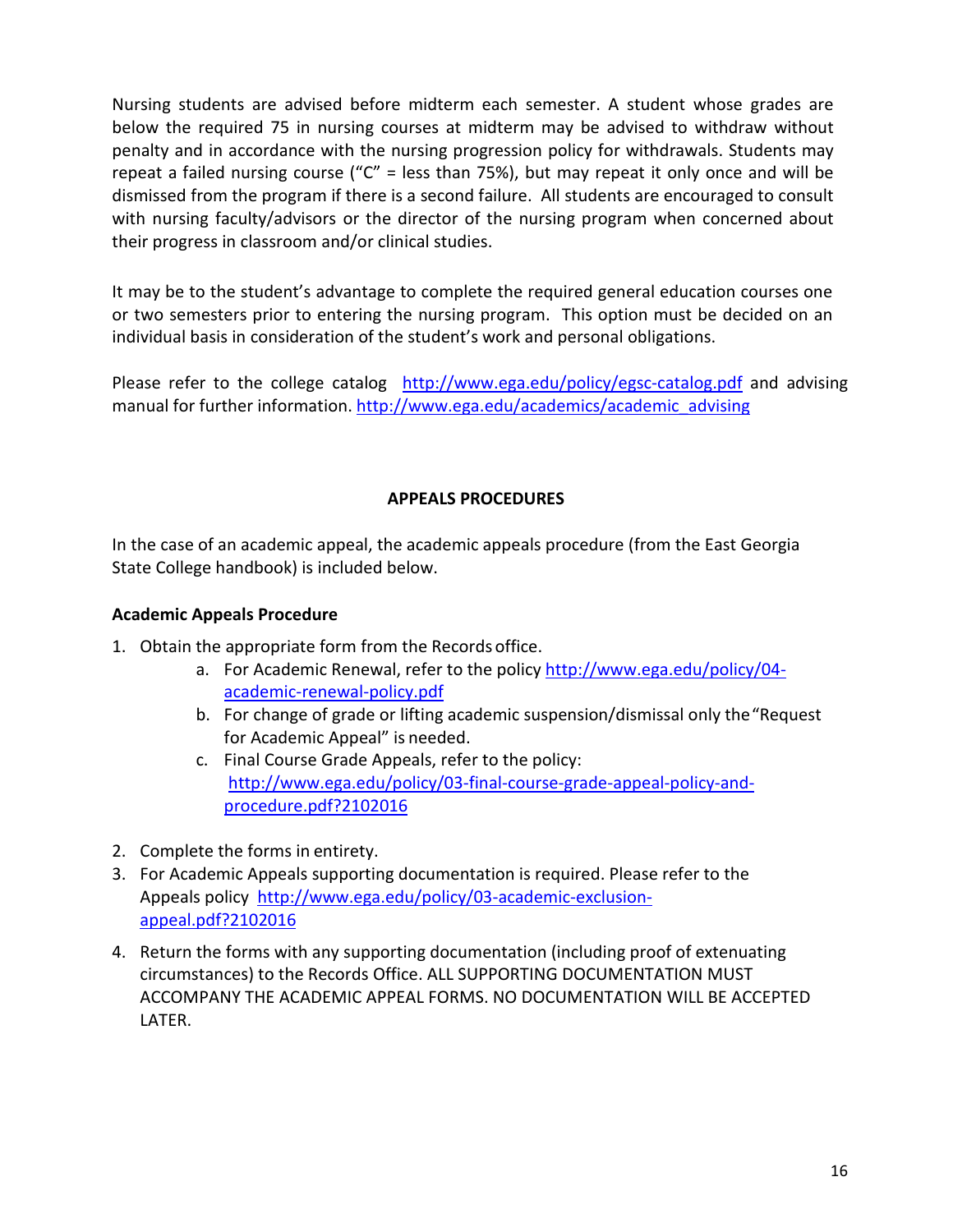### **ATTENDANCE POLICIES**

Online Classroom: Students are to follow the attendance policy as described in the East Georgia State College Academic Catalog. Students are responsible for all material presented online and for all course objectives.

Clinical: Clinical absences of more than 10% of the required contact hours and/or class meetings will result in an unsatisfactory clinical grade and a course grade of 'F'. Tardiness of over fifteen minutes will constitute an absence in the clinical experience. The student is responsible for notifying the clinical unit prior to the start of clinical when an absence is unavoidable. Failure to do so will result in an unsatisfactory grade in clinical. Clinical will be graded on a satisfactory/unsatisfactory basis.

RN-BSN Bridge Program Orientation: A mandatory online orientation found within the online course is held the first day of class each semester. This orientation time is required to meet an objective of the online class. A student that is unable to complete the online orientation on the first day of class will be given an alternative option for completing the mandatory online orientation. This alternate option will be available when the student makes arrangement with the course faculty ahead of the scheduled orientation date.

## **AUDIT POLICY**

<span id="page-16-0"></span>Students will not be allowed to audit the online components of nursing courses.

## **CLINICAL POLICIES AS STUDENTS**

- 1. Students are required to attend all laboratory experiences. If a student is ill and unable to attend a scheduled clinical experience, he/she must notify the assigned clinical unit before the day of the scheduled clinical experience. The course faculty member must be notified of the absence from a clinical experience by telephone/email immediately prior to the scheduled experience. It is understandable that illnesses can and do occur during the semester; however, failure to notify your course clinical faculty prior to the missed experience is a serious matter and is unacceptable in nursing. A grade of unsatisfactory for the day will, therefore, be given to students who do not provide appropriate notification ofabsences.
- 2. Students will not be allowed to receive personal telephone calls while in clinical areas. If an emergency should arise and the student needs to be notified, calls will be handled by the clinical faculty who will relay the message to the student. This will necessitate informing family members the name of your clinical faculty as well as the above procedure to be followed for contacting students.
- 3. Each student will be assigned to a specific unit with your clinical preceptor. He/she will not leave this area except at the request of the clinical faculty, preceptor or nurses on the unit. Students are expected to seek learning opportunities. It is not acceptable to loiter in the hallways, nursing stations, break rooms or to leave the clinical site to go to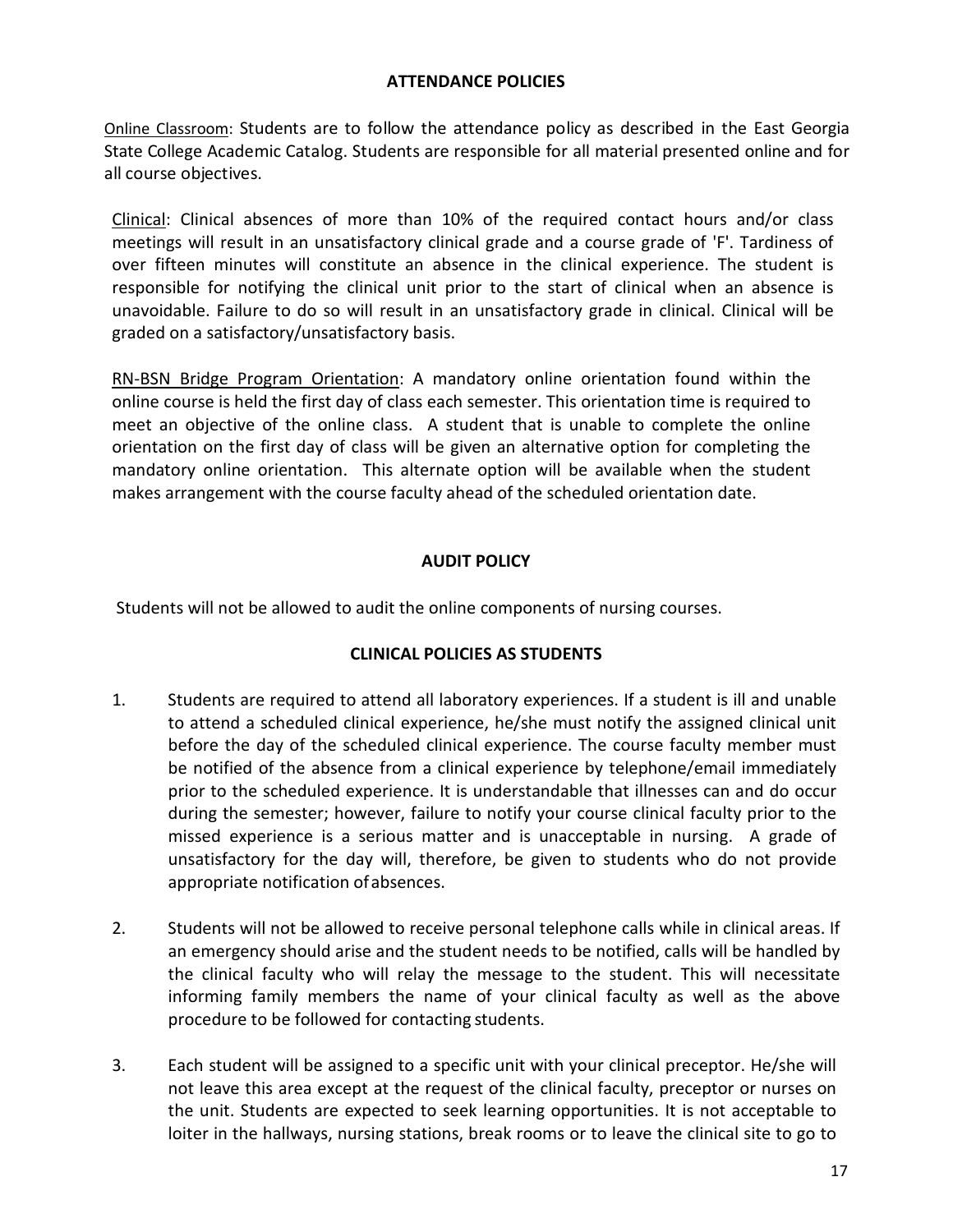lunch. Please remember that we are guest in the clinical site and must conduct ourselves as guest. Noise in the clinical setting should be keptto a minimum.

## 4. Clinical Dress Code Regulations:

- A. White lab coats should be at least hip-length with the East Georgia State College nursing program logo patch on the left sleeve. Laboratory coats are to be worn over business casual attire when at the clinical agency to obtain assignments or other designated activities.
- B. A name tag (an EGSC Nursing Photo ID) is considered part of the full clinical wear for allstudents.
- C. Laundering Laboratory coats are of wash and wear fabrics and should be washed after each wearing.
- D. Students should maintain professional appearance and personal hygiene whenin uniform to be in compliance with clinical facilities rules and regulations:
	- Skin clean--use no perfume, aftershave or scented soaps/bodywash; do use deodorant.
	- Nails should be kept short (not visible over fingertips when viewed from palm), smooth, clean and unpolished.
	- Hair should be clean and neatly arranged. Hair which extends below the collar should be pinned up. No swinging ponytails. Hair ornaments should be the same color as hair color.
	- Men without well-established beards and/or mustaches are expected to shave before reporting to the clinical unit. Men with beards and/or mustaches are expected to keep them neatly trimmed.
	- Watches, wedding and/or engagement rings, and small, stud earrings are the only acceptable jewelry to be worn with your uniform. Rings with large or ornate settings should be pinned to the inside of your uniform pocket to avoid loss or damage.
	- White lab coats and name tags must be worn over appropriate attire (i.e., no shorts, jeans or cutoffs) when obtaining clinical assignments.
	- Body piercing jewelry (other than one small stud in each earlobe) or visible tattoos will not be permitted in any clinical setting or any professional function sponsored by the EGSC Department of Nursing.
- E. RN-BSN Bridge Program students must wear approved attire as deemed appropriate by their facility/practicum preceptor. The EGSC approved laboratory coat and EGSC name tags must be worn at all times during clinical/practicum activities.
- 5. Students are not allowed to eat on any of the units except in designated break rooms.
- 6. Parking will be at the discretion of each clinical agency, and students will adhere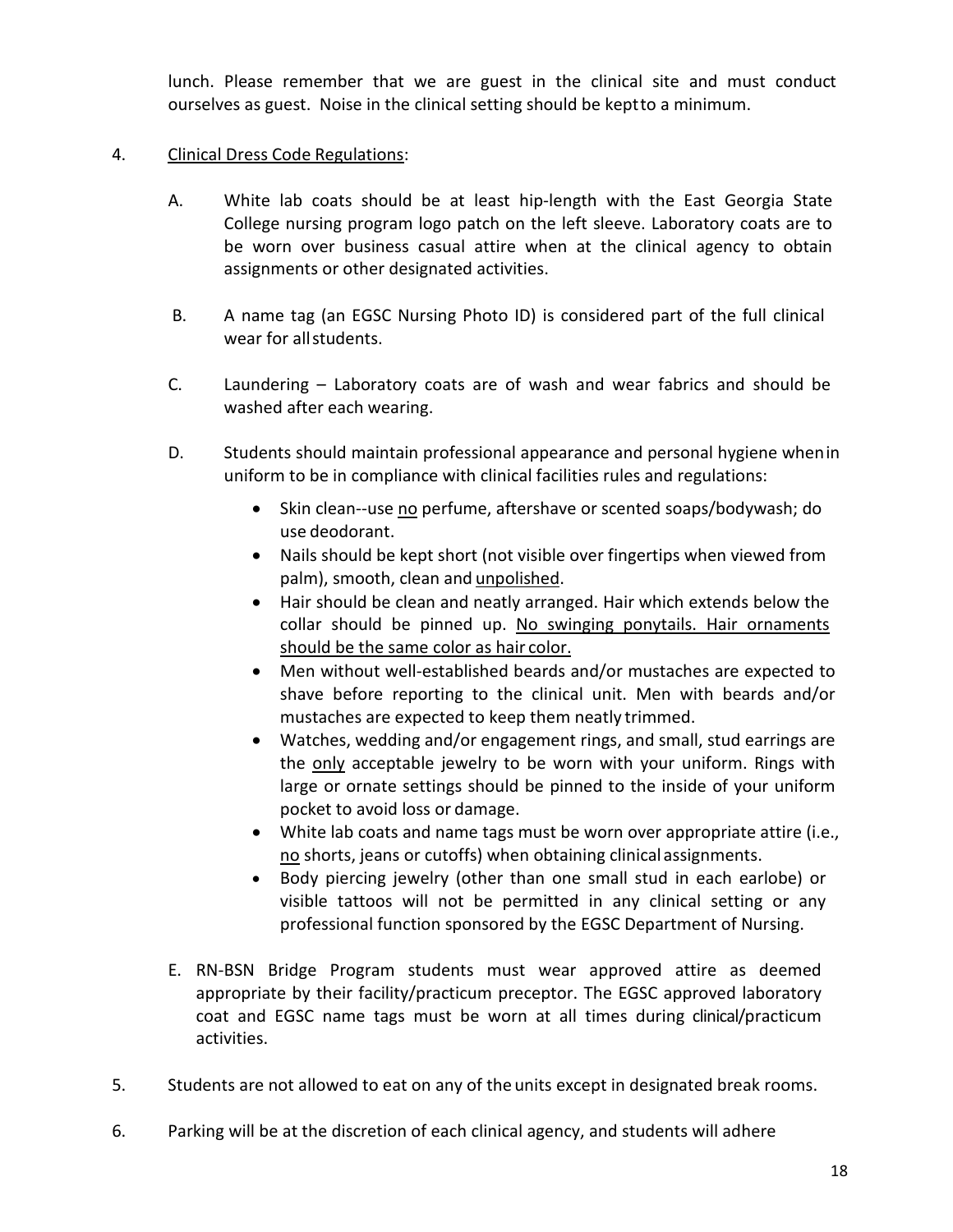accordingly.

7. If substance abuse is suspected, the student will be dismissed from clinical and be required to be tested at the student's expense. Students must obtain drug screening within 24 hours after the request. Failure to complete testing within 24 hours may result in disciplinary action up to and including dismissal from the program.

#### **CLUBS AND ORGANIZATIONS**

<span id="page-18-0"></span>Nursing students may participate in local, state, and national activities and conventions where they have an opportunity to observe and participate in their professional organizations. Students are encouraged to join professional nursing organizations to enhance their professional development.

#### **Phi Theta Kappa Honor Society**

Phi Theta Kappa is an honorary, educational-service organization that seeks to develop leadership potential and encourage fellowship among students. At Commencement, graduates who are members of Phi Theta Kappa are distinguished by a gold and blue cord.

#### **Leadership Distinction**

Advancing leadership is an important component of EGSC's mission. Students who demonstrate extensive, purposeful engagement beyond the classroom are recognized for their leadership, service, and campus involvement in the following programs:

#### **[African American Male Initiative \(AAMI\)](http://www.ega.edu/aami)**

Graduating students who have participated in the AAMI initiative are distinguished by a black cord at Commencement. Graduates with a 3.5 GPA or higher are also distinguished by an AAMI medallion.

#### **[Ambassador Program](http://www.ega.edu/student_life/ambassadors)**

At the Commencement Ceremony, graduating students who have served as Ambassadors are distinguished by a purple, green and gold cord.

#### **[Military](http://www.ega.edu/veterans_and_military_personnel)**

Graduating students with military service (active or retired) are distinguished by a navy cord at the Commencement Ceremony.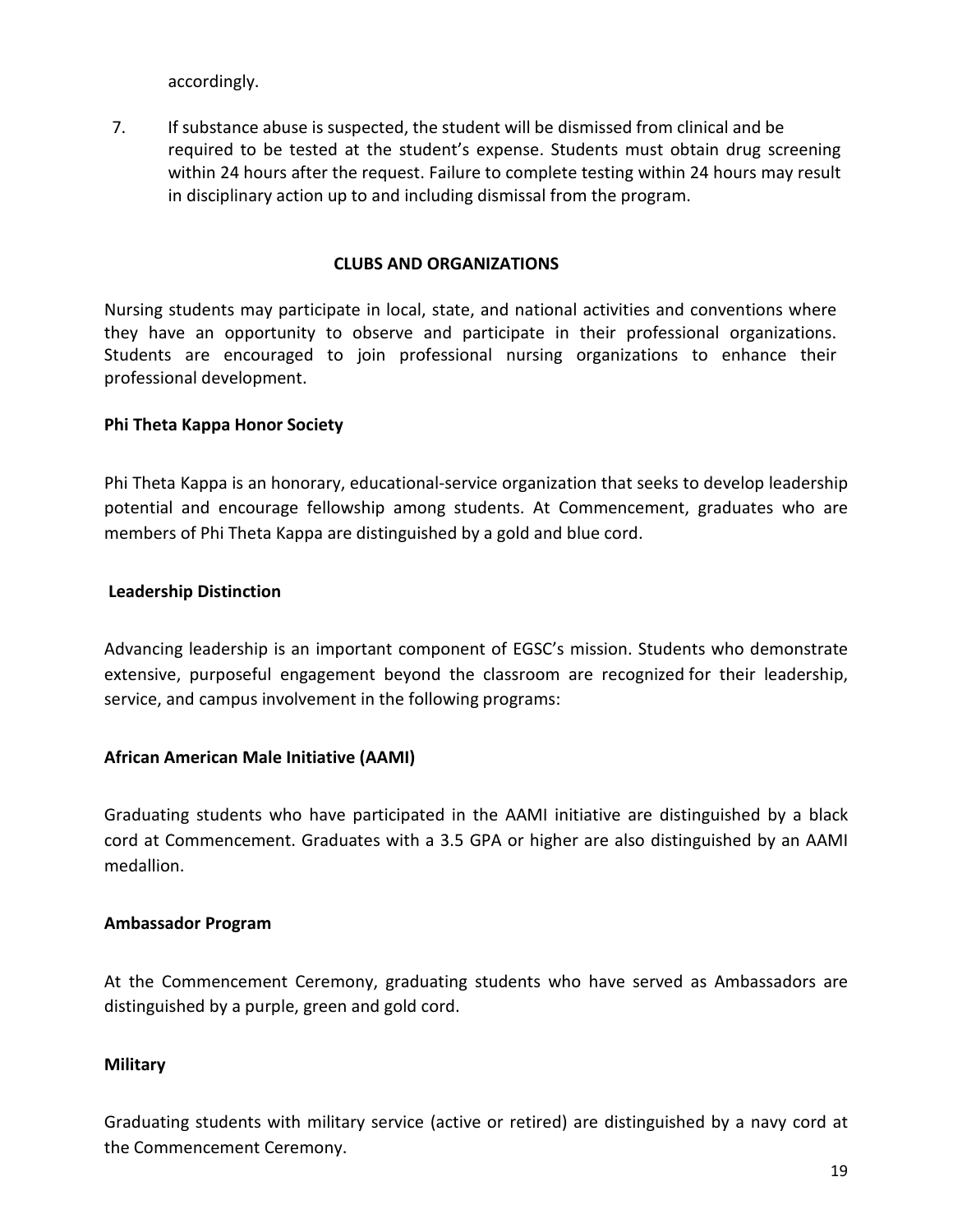## **[Service Seal of Distinction](http://www.ega.edu/academics/academic-and-leadership-distinction/service-seal-of-distinction)**

Graduating students who have completed program requirements for the Service Seal of Distinction receive a special designation on their transcript and a special seal on their diploma.

## **[Student Government Association \(SGA\)](http://www.ega.edu/student_life/sga)**

Graduating students who have served on the SGA are distinguished by a red, white and blue cord at the Commencement Ceremony.

## **Who's Who Certificates**

The criteria are:

- 1. Students who graduate during the summer or fall semester of the precedingyear or who are candidates for graduation during the winter or spring semesters of the current year.
- 2. Students who have an overall grade point average of 2.7.
- 3. Students who have excelled in one or more of the followingareas:
	- Clubs and organizations Fine arts Intercollegiate athletics Intramurals Publications Student Government Association Committee work Community service Student Employment Volunteer tutorial service Scholastic Performance

Please refer to the College Student Handbook for further details concerning clubs. <http://www.ega.edu/policy/04-student-handbook.pdf?82917> <http://www.ega.edu/policy/egsc-catalog.pdf>

## **STUDENT FINANCIAL AID**

East Georgia State College offers a variety of financial aid programs, which include grants, scholarships, loans, and employment opportunities. To be considered for any type of financial aid, an applicant must (1) be admitted as a regular student and (2) complete the Free Application for Federal Student Aid (FAFSA). Financial aid awards are made on a rolling basis throughout the year. Students must reapply each year to determine continued eligibility.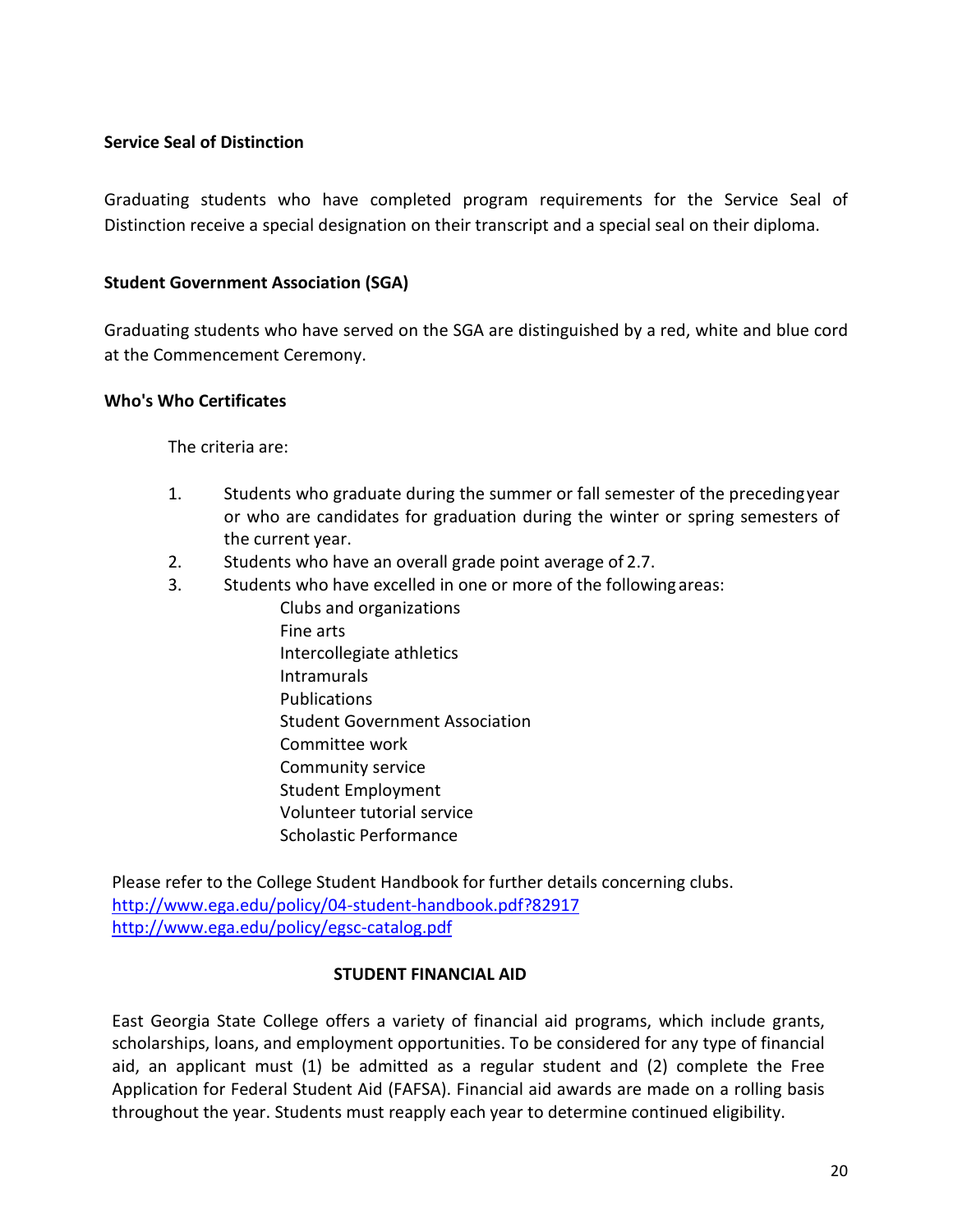The College participates in all major federal and state aid programs including the Federal Pell Grant, Federal Supplemental Educational Opportunity Grant, Federal Work- Study, Federal Stafford Student Loans and Hope Scholarship Program. In general, aid is available to students who establish need and who make normal progress toward graduation.

<span id="page-20-0"></span>See Student Handbook for details. <http://www.ega.edu/policy/04-student-handbook.pdf> [http://www.ega.edu/offices/student\\_affairs/financial\\_aid](http://www.ega.edu/offices/student_affairs/financial_aid)

## **GRADING POLICIES**

The final grade will be computed with **no rounding of grades.** Successful completion of nursing courses will depend on C or better in theory and a satisfactory grade in clinical experience. Students receiving an unsatisfactory grade in clinical will receive an "F" in the course regardless of theory grade.

RN-BSN Bridge Program Grading Scale:

 $A = 90-100$  $B = 80 - 89$  $C = 75 - 79$  $D = 65 - 74$  $F = 64$  or Less

## **ACADEMIC SUCCESS ADVISORS**

<span id="page-20-1"></span>At East Georgia State College, ACADEMIC ADVISING is a collaborative process designed to help all students succeed academically; develop an appropriate educational plan leading to graduation and beyond; focus on their life beyond the college experience; and assume a responsible and proactive role in their own education

**Personal Counseling –** East Georgia State College students may seek personal counseling from qualified counselors for any academic/non-academic problem that is interfering with their ability to achieve success.

**Academic Advising –** Advising sessions consist of assisting the RN-BSN Bridge Program student to plan strategies to complete required core classes prior to their last semester in the program. RN-BSN Bridge Program students are advised by the nursing program faculty.

**Student Success Workshops –** Student Success Workshops are developed to help students improve their academic skills. Topics include enhancing study and test taking strategies, visualizing goals, building self-esteem, resolving conflicts, exploring careers, resume writing, and managing test and math anxiety.

[http://www.ega.edu/academics/academic\\_advising](http://www.ega.edu/academics/academic_advising)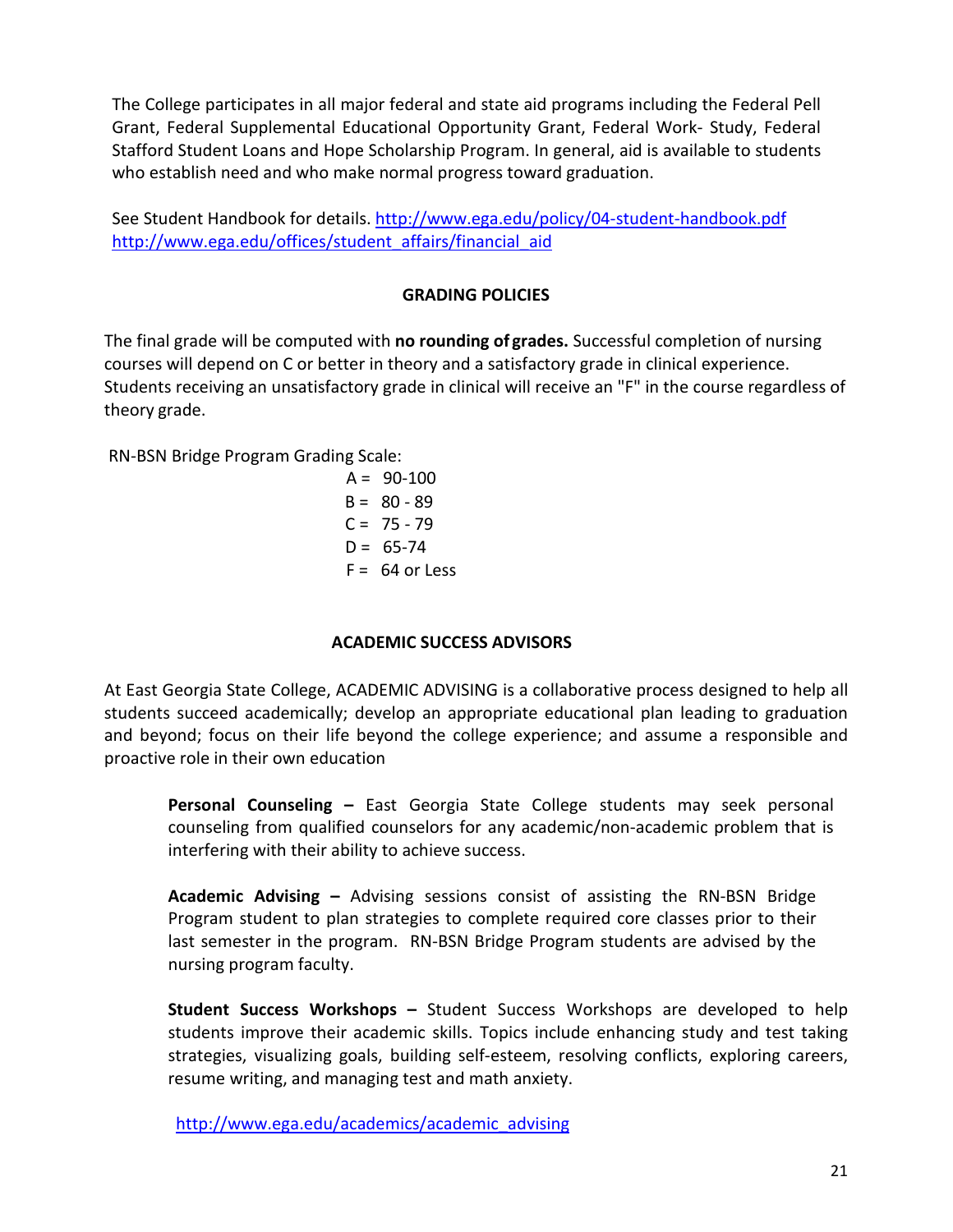## **GRADUATION REQUIREMENTS**

### <span id="page-21-0"></span>**RN-BSN Bridge Program Graduation Requirements**

RN-BSN Bridge Program classes must be completed within 150% of length of the nursing program.

The following requirements must be satisfied by all students seeking the baccalaureate degree:

- 1. A candidate must have a minimum cumulative and nursing 2.50 GPA.
- 2. A candidate must satisfy all pre-requisite coursework prior to admission to the program: BIOL 1103; BIOL 1104 or BIOL 1107; BIOL 1108; BIOL; BIOL 2511; BIOL 2512; BIOL 2611; MATH 1121, PSYC 2103.
- 3. A candidate must have a valid and unrestricted State of Georgia RN license.
- 4. A candidate must complete English 1101 with a grade of C or higher or must demonstrate proficiency on the CLEP test. A baccalaureate degree candidate must earn a grade of C or higher in English 1102.

5. A candidate must satisfy Regents' Reading and Writing Skills Requirements with a grade of "C" or better in ENGL 1101 & ENGL 1102.

6. A candidate must earn minimum grade of 'C' is required in all prerequisite courses, science, math and nursing courses.

7. A candidate must have official transcripts from previous colleges on file.

8. A candidate must complete 120 semester hours (60 semester hours USG core classes, 30 semester hours ASN nursing classes and 30 semester hours BSN nursing courses)

9. A candidate must remain in the program and to progress, a student will maintain a 2.5 overall GPA on all course work.

10. A candidate must maintain a satisfactory performance on clinical evaluations to remain in the program and to progress.

11. A candidate must meet the residency requirement by earning a minimum of 30 semester hours at East Georgia State College.

12. A candidate must complete the required application for graduation by the deadline.

EGSC has two formal Graduation ceremonies. During the academic year, the first is held at the end of the fall semester and the second one is held at the end of the spring semester. We strongly encourage students graduating during the summer semester to participate in the fall semester ceremony. Ceremonies are held in College's gymnasium. Please refer to the graduation page for the most current information. [http://www.ega.edu/offices/student\\_affairs/registrars\\_office/graduation](http://www.ega.edu/offices/student_affairs/registrars_office/graduation)

Honor Recipients. Special recognition is accorded students who satisfy the following conditions of scholarship based on all college work attempted at East Georgia State College.

 Any student who has an overall cumulative average of no less than 3.5 will graduate cum laude. A student with a final cumulative average of 3.8 will graduate magna cum laude and a student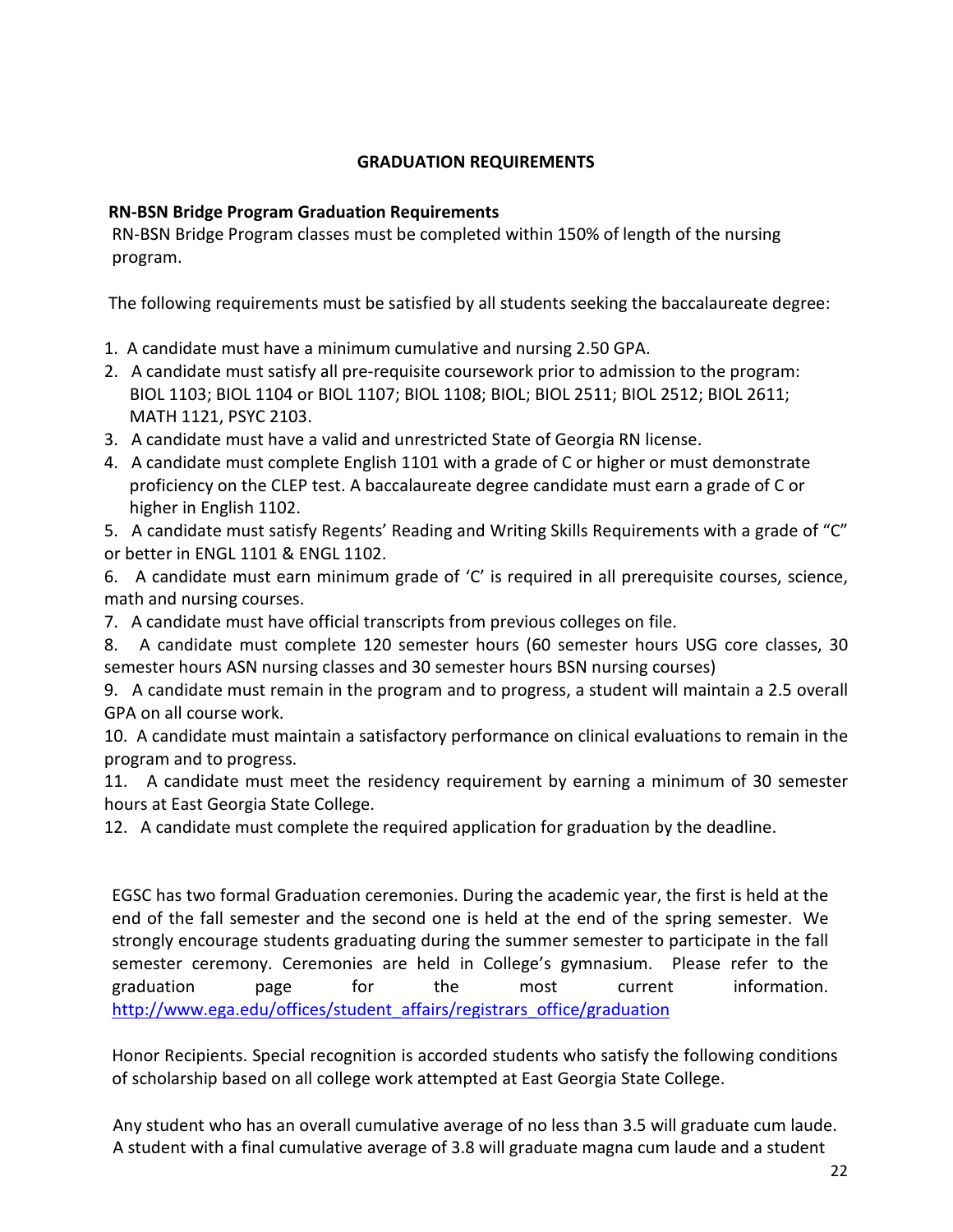<span id="page-22-0"></span> with a 3.9 or higher cumulative average will graduate summa cum laude. Honors designation is reflected on the students' diplomas and academic transcripts.

## **HONORS AND AWARDS**

## **Outstanding RN-BSN Bridge Program Student**

The criteria for selection are:

- 1. Outstanding or significant contribution to East Georgia StateCollege.
- 2. Attainment of a grade point average of at least 3.0
- 3. Outstanding practicumperformance on a consistent basis.
- 4. Majority vote of the nursing faculty.

## **PROFESSIONAL GUIDELINES FOR NURSING STUDENTS**

<span id="page-22-1"></span>Nursing students are expected to:

- 1. Maintain confidentiality of patients' records. Students are not to discuss information related to patients at times other than conferences with instructors. Students are not to reveal the presence of patients in any clinical facilities to anyone other than clinical instructor. The nurse also promotes, advocates, and strives to protect the health, safety, and rights of the patient.
	- The nurse's primary commitment is to the patient, whether an individual, family, group or community.
- 2. Maintain professional appearance and personal hygiene when in uniform.
- 3. Refrain from performing any technique or procedure for which you, the student, have not been adequately trained. If there are any questions, seek approval first from faculty or clinical instructor.
- 4. Be in clinical on time, as well as submit all required, written material ontime.
	- Please read the East Georgia State College handbook on attendance policy for tardinessor absenteeism. Anyone not present at the start of scheduled online time may not be allowed to test and may need to address a make-up exam with their course faculty. [http://www.ega.edu/policy/04-student](http://www.ega.edu/policy/04-student-handbook.pdf?82917)[handbook.pdf?82917](http://www.ega.edu/policy/04-student-handbook.pdf?82917)
- 5. Refrain from chewing gum or consuming food or drink in the clinical area (except in designated areas).
- 6. Call clinical area or course faculty when circumstances prevent attendance or cause tardiness to clinical or class.
- 7. Be adequately prepared for clinical assignment.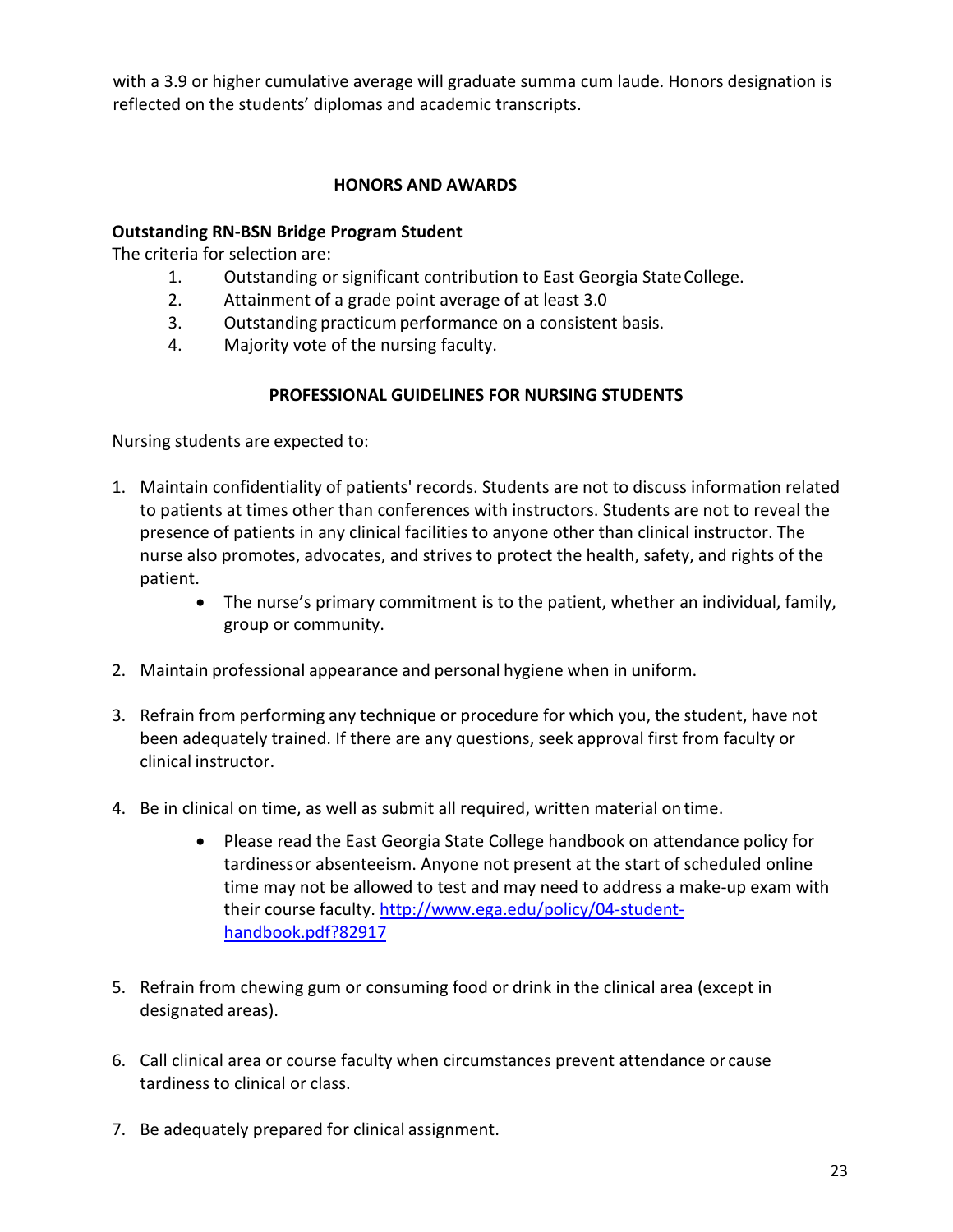- This includes proper uniform, with all equipment necessary to perform your clinical or classroom duties as specified or requested from either East Georgia State College or your instructors. It is **each student's** responsibility to be prepared.
- 8. Work cooperatively with course faculty, preceptor, hospital staff, and peers.
	- Any behavior that would be considered unprofessional, unethical, or disruptive either for the classroom, clinical settings, patients, or areas of practice will result in disciplinary action as described in East Georgia State College's Code of Conduct policy. [http://www.ega.edu/policy/04-student-code-conduct](http://www.ega.edu/policy/04-student-code-conduct-disciplinary-process.pdf?82917)[disciplinary-process.pdf?82917](http://www.ega.edu/policy/04-student-code-conduct-disciplinary-process.pdf?82917)
	- Provide timely, truthful, and accurate treatment for allpatients.
	- Do not reveal one's own or fellow students', faculty, or office personnel, addresses or telephone number to patients, friends, or family members. If provided, this is for your use only and should be kept confidential.
	- Follow the chain of command when resolving difficulties on campus or in the clinical area. The chain of command begins with the course faculty member(s), and progresses through the Director of Nursing, the Dean of Mathematics and Natural Sciences, the Vice President for Academic and Student Affairs, and the President of the College.
- 9. SMOKING, use of any Tobacco products, and e-cigarettes IS PROHIBITED WHILE IN CLINICALS or on campus.
	- Refrain from smoking in public while inuniform.
	- Students who smell of any offensive odors will be sent home from clinical and an unsatisfactory clinical day assigned.
- 10. Promote excellence in nursing by encouraging lifelong learning and professional development.
- 11. Nursing students are expected to practice civility at all times. Treat others with respect and promote an environment that respects human rights, values and choice of cultural and spiritual beliefs. Address hospital personnel by title – Dr., Mr., Miss, or Mrs. while in the clinical area, address all patients by title - Mr., Miss, or Mrs. (exception: pediatric patients).
- 12. Collaborate in every reasonable manner with the academic faculty and clinical staff to ensure the highest quality of client care.
- 13. Refrain from any deliberate action or omission of care in the academic or clinicalsetting that creates unnecessary risk of injury to the client, self, orothers.
- 14. Assist the staff nurse or preceptor in ensuring that there is full disclosure and that proper authorization is obtained from a client regarding any form of treatment orresearch.
- 15. Abstain from the use of alcoholic beverages or any substances (legal or illegal) in the academic and clinical setting that impair judgment in anymanner.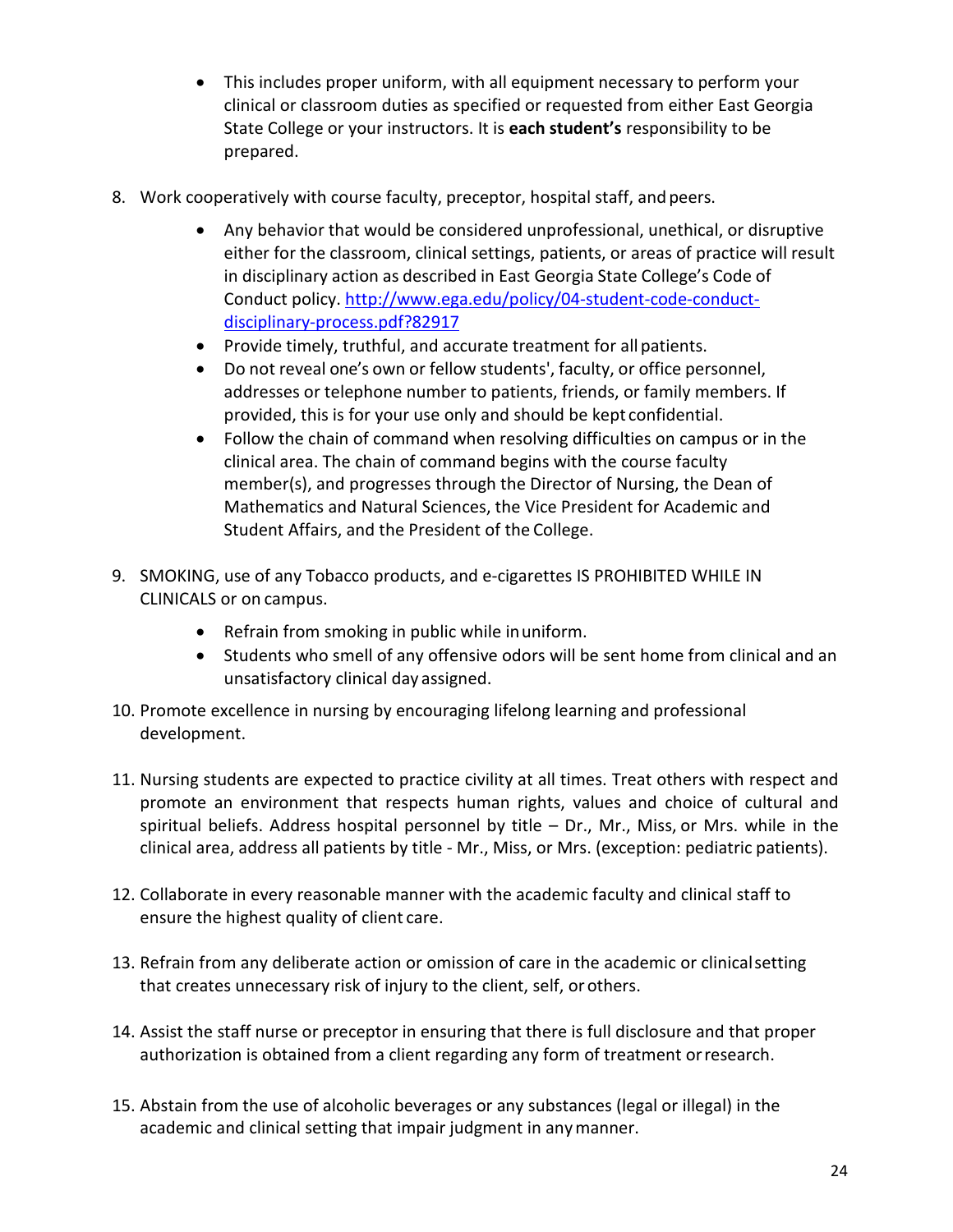- Students will be dismissed from the clinical setting and sent for toxicology screening (alcohol/drugs-legal and/or illegal) if there is any question regarding the judgment status of a student or any other issue (such as the odor of alcohol on a student's breath). Testing will be at the expense of thestudent**.**
- Students must complete screening within 24 hours following therequest.
- Failure to comply with request within 24 hours for toxicology testing may result in disciplinary action including issuance of a clinical failure and/or dismissal from the nursing program.
- 16. Strive to achieve and maintain an optimal level of personalhealth.
	- The nurse owes the same duties to self as to others, including the responsibility to preserve integrity and safety, maintain competence, and continue personal and professional growth.
- 17. Uphold school policies and regulations related to academic and clinical performance, reserving the right to challenge and critique rules and regulations as per school grievance policy.
- 18. Refuse to engage in, or condone, discrimination on the basis of race, gender, age, citizenship, religion, national origin, sexual orientation, or disability.
- 19. East Georgia State College Nursing Student uniforms are only to be worn to clinical experience and campus, or as requested by your nursing instructors.
- 20. East Georgia State College students who are employed by regional hospitals in nursing positions are in no way employed as a part of East Georgia State College. East Georgia State College Department of Nursing disavows any and all responsibility for the actions of nursing students who are functioning in these employment positions. Students will not represent themselves as students while employed. The hiring institution (hospital or health care agency) assumes legal and ethical responsibility for the actions of these employees. Clearly stated job descriptions for these employment positions are the sole responsibility of the employing institution.
- 21. Cellular phones, beepers, iPad's, or any other electronic devices are not allowed in the clinical setting, or any professional function sponsored by East Georgia State College. Exceptions may be at the discretion of your instructor.
- 22. RN-BSN Bridge Program students are responsible for submitting necessary practicum paperwork for scheduling of own practicum hours with an approved preceptor. Site visits (randomand scheduled) will occur during each practicumsemester.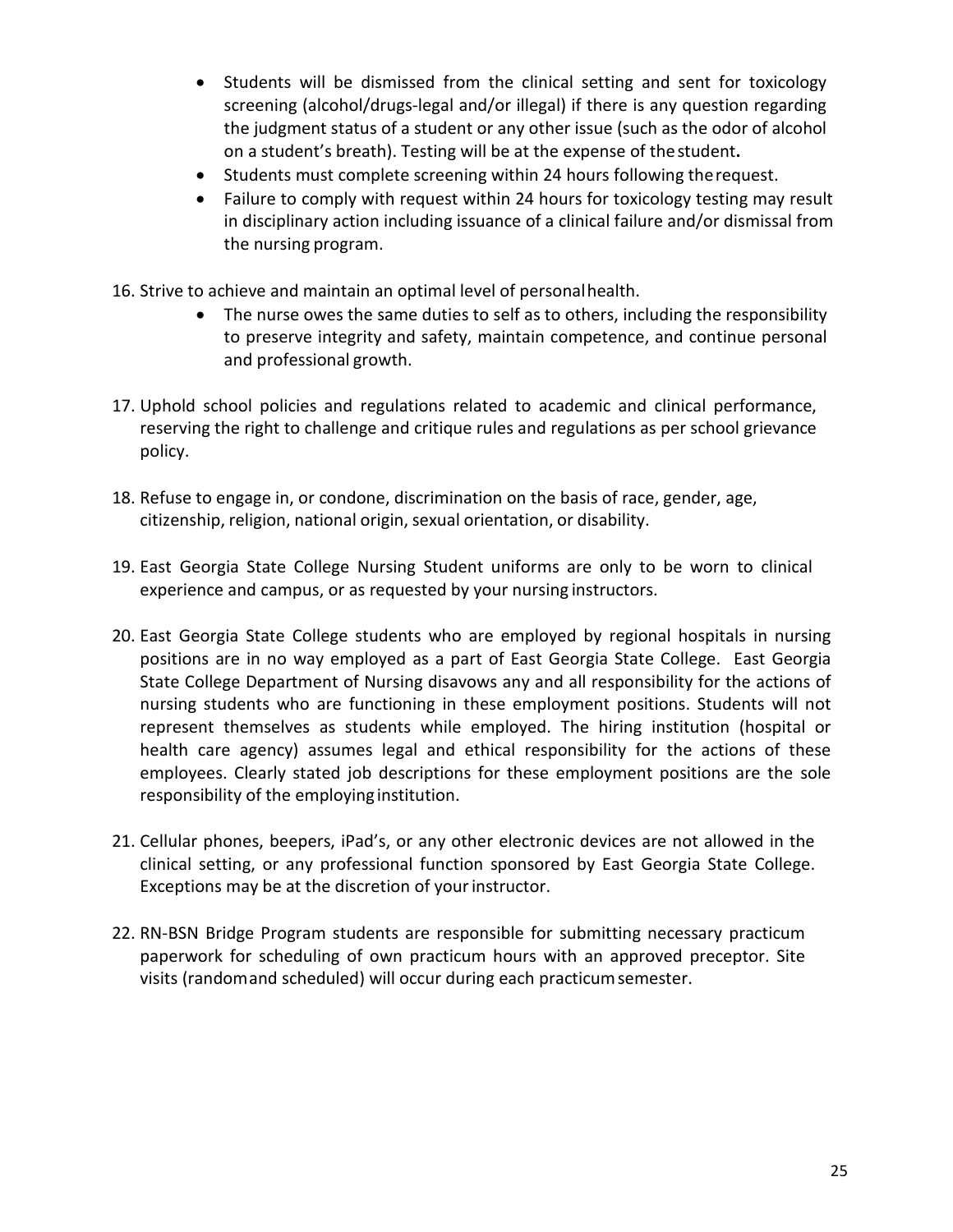#### **COMMUNICATION**

**LINES OF COMMUNICATION:** Throughout the College, the avenues of communication for students to express their concerns, problems or questions begin with the faculty members who teach a course. If satisfaction is not obtained, referral to the department chairperson, appropriate dean, and college Vice President for Academic and Student Affairs in that order is appropriate. Further discussion of this matter may be found in the current EGSC student catalog. Any individual student or groups of students in the nursing program who wish to express their concerns or questions are encouraged to do so. Valid suggestions for change are always welcomed and will be shared with the entire nursing faculty.

**FACULTY EMAIL:** Written communication to faculty members should be done via email within the course that you are registered for or via the faculty's EGSC email address. Email communications will be your most efficient method of communication with your course faculty member(s)and nursing advisor. If you need to communicate with the Director of Nursing, sending an email to [lupchurch@ega.edu](mailto:srozier@ega.edu) will connect you with Dr. Linda Upchurch. If you are on campus, please request assistance from the department administrative assistant to place forms in the faculty Department of Nursing mailboxes. Written communication (including confidential communication) may be given to departmental administrative assistants for appropriate distribution. Students are encouraged to give the nursing faculty 24 hours to respond during the week and 48 hours to respond over a weekend. Please keep in mind that faculty are normally not required to respond to emails or phone calls over EGSC scheduled holidays.

**EVALUATION FORMS:** At intervals, the nursing program utilizes course/program/clinical evaluation questionnaires to elicit information from students which will help to make improvements in the program. Please use these questionnaires to improve the program through constructive evaluations of the program and its faculty.

**DEPARTMENT OF NURSING ADMINISTRATIVE ASSISTANT:** The Department of Nursing administrative assistant assist the Director of Nursing and Nursing Faculty with communication concerns of the Nursing Program. In addition, they relay phone messages to faculty and assist faculty with word processing requirements. Under no circumstances should any student in this program impose upon the administrative assistant (1) to provide extra copies of any materials which have been distributed online in the student resources folder; or (2) to duplicate materials related to course or clinical assignments.

#### **CODE OF NURSES**

- The nurse, in all professional relationships, practices with compassion and respect for the inherent dignity, worth, and uniqueness of every individual, unrestricted by considerations of social or economic status, personal attributes, or the nature ofhealth problems.
- The nurse is responsible and accountable for individual nursing practice and determines the appropriate delegation of tasks consistent with the nurse's obligation to provide optimum patient care.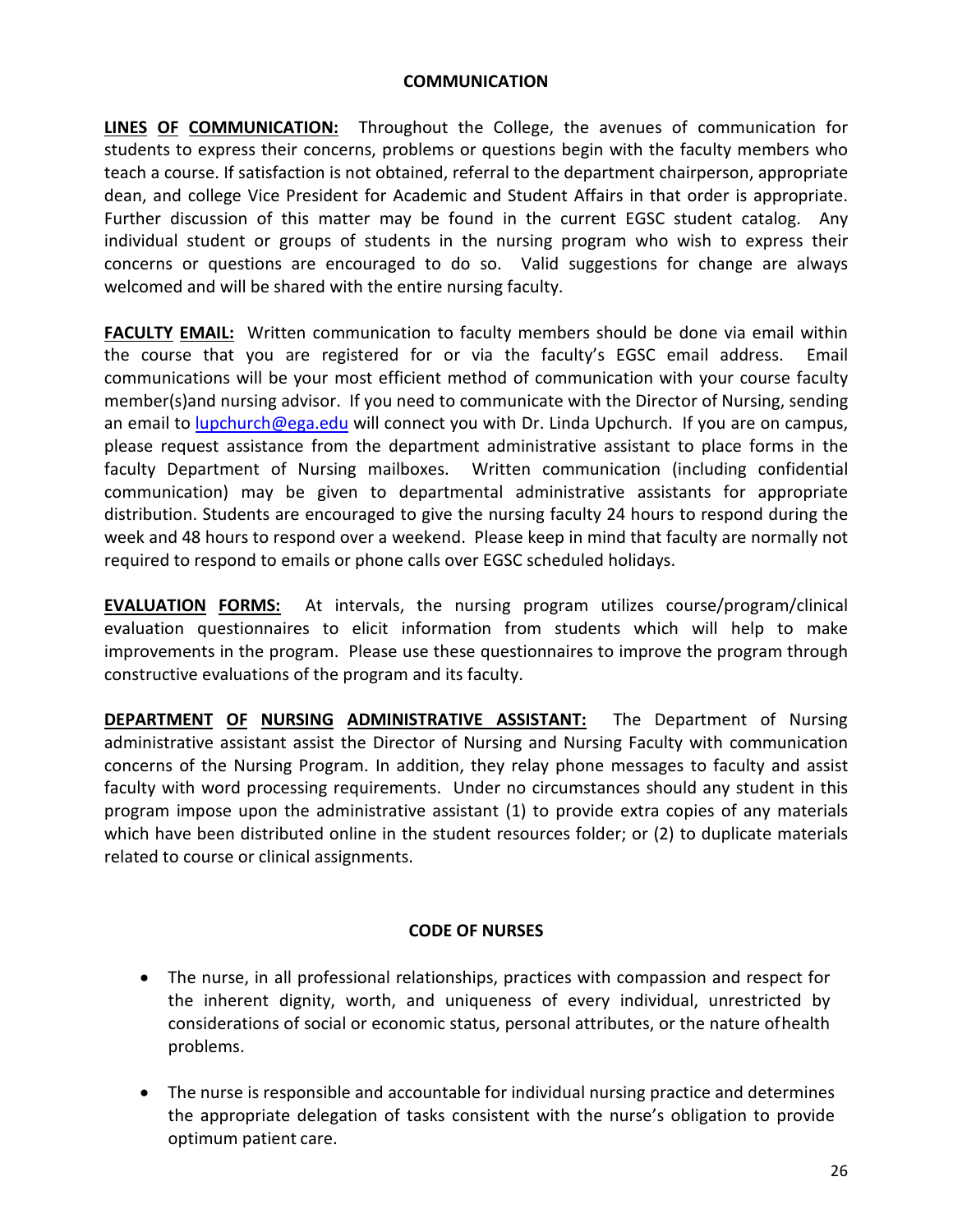- The nurse participates in establishing, maintaining, and improving health care environments and conditions of employment conducive to the provision of quality health care and consistent with the values of the profession through individual and collective action.
- The nurse participates in the advancement of the profession through contributions to practice, education, administration, and knowledge development.
- The nurse collaborates with other health professionals and the public in promoting community, national, and international efforts to meet health needs.
- The profession of nursing, as represented by associations and their members, is responsible for articulating nursing values, maintaining the integrity of the profession and its practice, and shaping social policy.
- All nursing students shall refrain from posting anything related to their didactic or clinical experience at East Georgia State College on any social networking site (Facebook, etc.). Infractions are serious and could result in dismissal from the nursing program.

## **PROGRESSION POLICIES**

- <span id="page-26-0"></span>1. To progress through the RN-BSN Bridge Program each student must attain a "C" (75%) or better to pass any nursing course and have a satisfactory clinical performance. A student not obtaining a passing grade of a "C" (75%) in a course, or receiving an unsatisfactory grade in clinical performance, may repeat that course at the next available offering. Students may repeat a failed nursing course (" $C'' =$  less than 75%), but may repeat it only once and will be dismissed from the program if there is a second failure.
- 2. Students are required to maintain at least a 2.00 cumulative grade point average in order to remain in the nursing program.
- 3. Students must maintain current American Heart Association Cardiopulmonary Resuscitation for the Healthcare Provider Certification throughoutenrollment.
- 4. All RN-BSN Bridge Program nursing courses must be completed within 150% ofprogram length. RN-BSN Bridge Program nursing course that exceed the 150% policy must be retaken.
- 5. Students must have completed all USG core courses required in the nursing program priorto enrolling in the last semester of the nursing program.
- 6. There are no appeals to the program policies. All students have the right to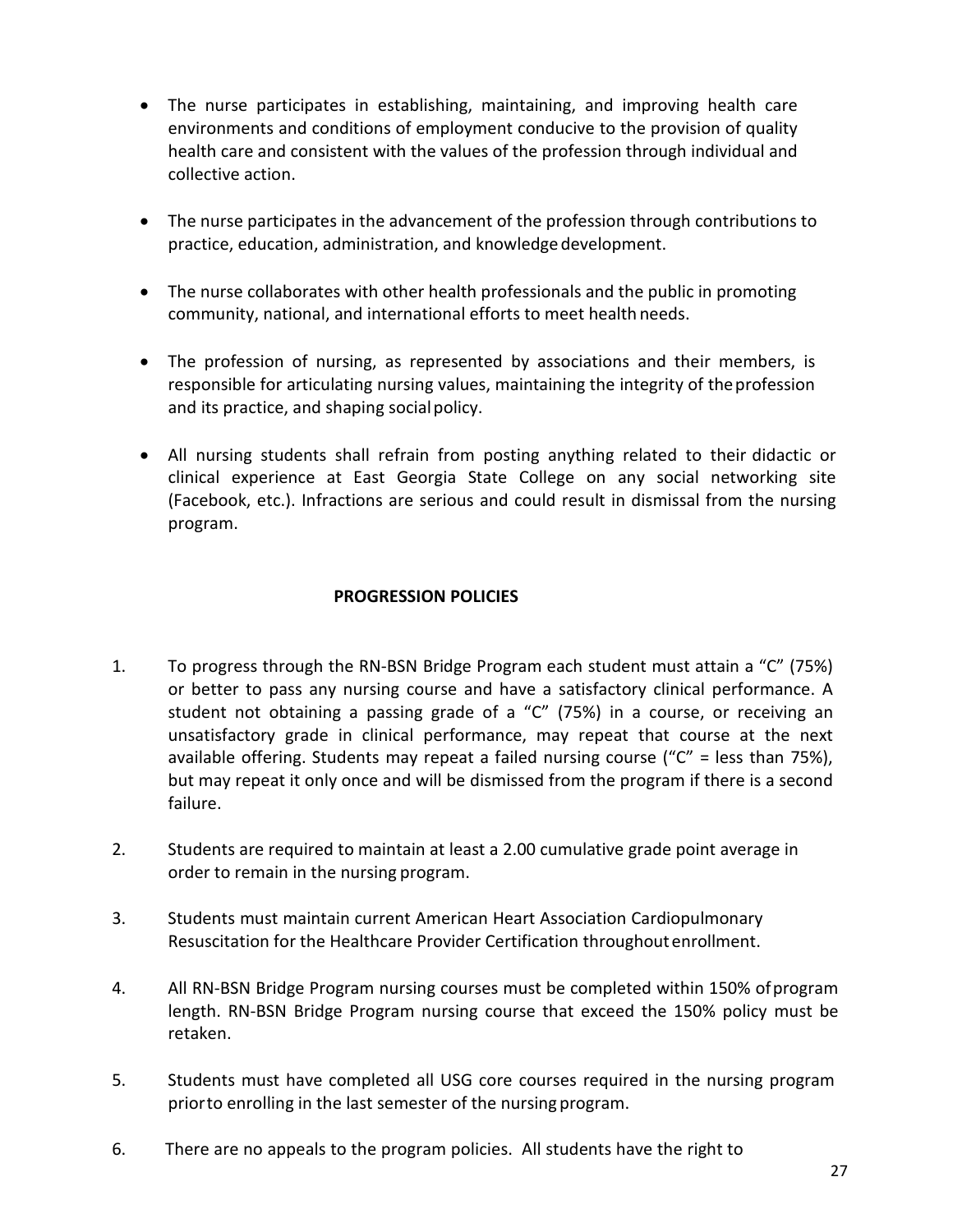appeal the results of the policy application.

- 7. The Nursing Department reserves the right to discontinue, at any time, the enrollment of a nursing student if, in the judgment of the dean of the School of Mathematics and Natural Sciences, the Vice President for Academic and Student Affairs, and the nursing faculty, the student does not demonstrate necessary qualifications for a nursing career. Failure to maintain confidentiality of patient information will be grounds for dismissal. Use of electronic devices to record patient information or pictures in the clinical areas will be grounds for dismissal. Posting patient and/or confidential information on social media will be grounds for dismissal.
- 8. The faculty, staff, and students in health care programs shall uphold professional and ethical standards.
- 9. Students returning to the RN-BSN Bridge Program after withdrawing or failure of a nursing class will be readmitted on a space available basis.

## **STUDENT GRIEVANCE**

<span id="page-27-0"></span>East Georgia State College recognizes the importance of students being able to register legitimate complaints relating to courses, programs, activities, college personnel, and violation of the Americans with Disabilities Act. In the event that a student feels that he/she has been treated unfairly or treated in less than a professional manner, the student may register a complaint using the following steps.

- 1. The student should make an effort to resolve the complaint with the party involved.
- 2. If the problem is not resolved, the student should file a written complaint with the Nursing Program Director. Upon receipt of the complaint the Nursing Program Director will arrange a meeting with all parties involved in an attempt to resolve the complaint.
- 3. In the case that the complaint may not be resolved by the Nursing Program Director, the complaint will be forwarded to the Dean of the School of Mathematics and Natural Sciences. If the Dean of the School of Mathematics and Natural Sciences is unable to resolve the complaint, the grievance will be forwarded to the Vice President for Academic and Student Affairs.
- 4. All parties should document, in writing, the discussion and outcomes of each step in the process.
- 5. EGSC resources to guide students through student appeals and grievance process.

LINK:<http://www.ega.edu/complaint-system>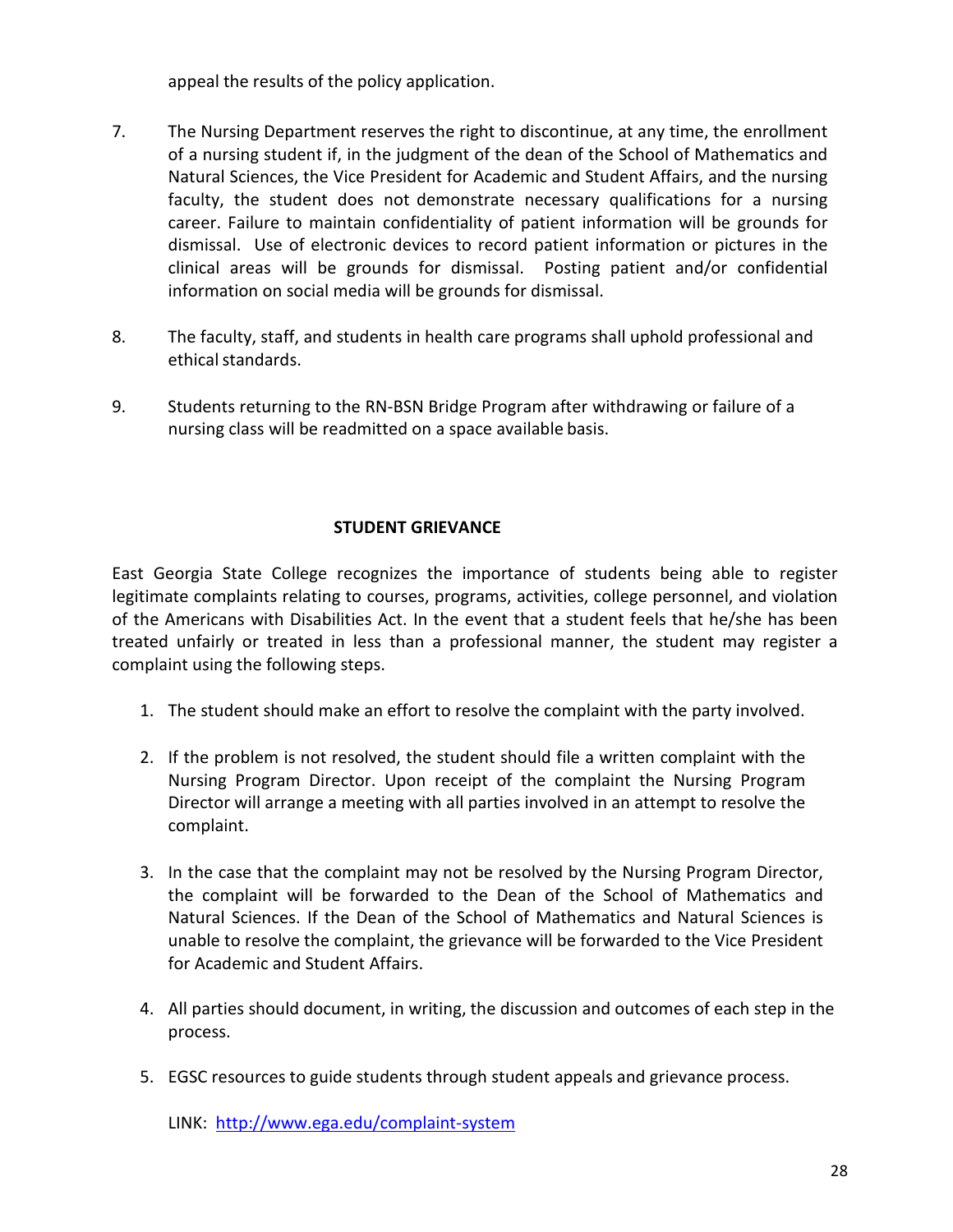6. If the EGSC complaint system does not address the student's complaint, the student should contact the office of the Vice President of Student and Academic Affairs.

## **TESTING POLICIES**

- 1. All exams will have time limitations.
- 2. There will be no retests, no curving, and no rounding of unit and final examgrades.
- 3. Student submission of an exam will earn a grade and that grade will become the gradeof record. Submission of an examination in error is not an acceptable excuse to request to retake an examination.
- 4. If a student misses a scheduled exam window, it is the student's responsibility to notify the course faculty of the absence on the day of the exam. The student will petition the faculty in writing within two days (excluding the exam day) to take a make-up exam. The type of make-up exam will be at the discretion of the faculty. Failure to notify the faculty may constitute a grade of zero for the missed exam. The student may be required to provide a physician's excuse to be allowed to take a make-up exam.
- 5. No tests or student activities are to be scheduled during the three (3) calendar days priorto final exams each semester. (This policy does not include makeup tests, and individualized studies tests.)
- 6. Essay questions may be placed on unit exams and will be graded for grammar, spelling, and content.
- 7. A test review (opening graded exams) may be offered (at the instructor's discretion) after each test.
- 8. No communication during exams will be acceptable. (to include written as well as electronic communication). Video surveillance along with test proctors will be utilized during final exam testing. Violation of this can result in a minimum of a zero for examination score up to dismissal from the nursing program. Integrity is a vital attribute in the nursing profession. Students who miss an exam and who attempt to obtain information regarding test information (i.e., what questions were asked, what information was on the test, etc.) will be considered in violation of the testing policy and subject to the aforementioned disciplinaryaction.

#### **TIPS FOR TEST-TAKING IN THE EGSC NURSING PROGRAM**

Many of the exams you will take in the nursing program are multiple choice item tests. To find the best answer you need to be able to apply or analyze the information you have learned in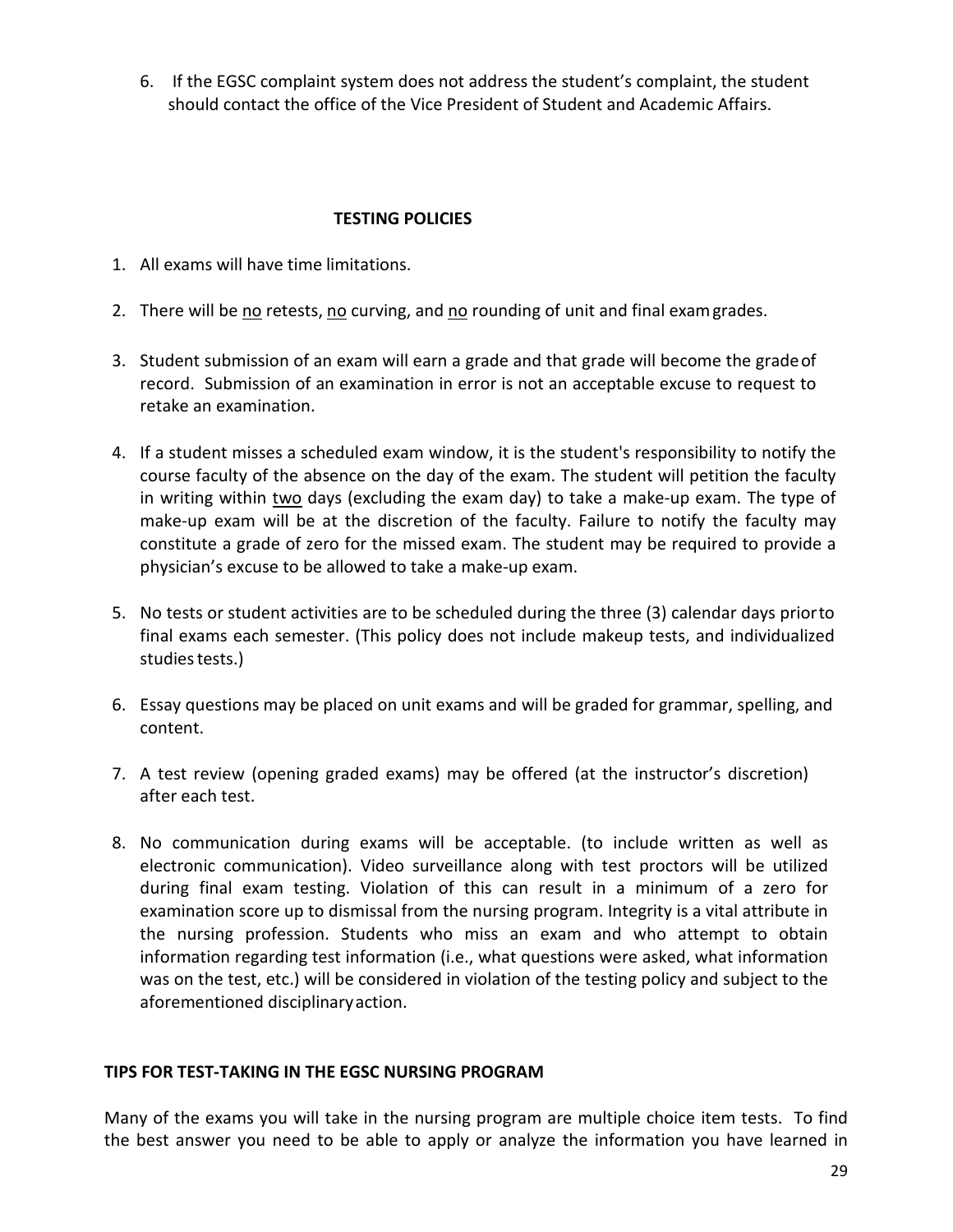class. Some students find that this requires a different type of studying to prepare for the test. Students are strongly encouraged to make full use of the learning resources that accompany the textbooks selected by your nursing faculty. Practice exams are readily available to all nursing students within your resources. Students should use these resources as study aids prior to each nursing examination. The suggestions listed below are some tips that we think you will find helpful in taking Nursing exams. Good Luck!

MULTIPLE-CHOICE ITEMS: Read directions carefully. Work quickly. Take a scratch piece of paper and write down the questions number of the item you want to return to later if you have time. Formulate your own answer before you read the answers given. Read every given answer. Remember to follow priority rules. Eliminate implausible answers. Watch for absolutes and qualifiers. Answers containing "always," "never," "all," or "none" are usually incorrect.

MATHEMATICAL ITEMS: Read each question very carefully. Write down the given, what you are expected to find, and any formulas you plan to use. Estimate the answer before doing calculations so you'll know whether you're close or far afield. Write legibly, and keep numbers in distinct columns. Copy accurately. Check units of measure - ounces, drams, millimeters. If abstractions confuse you, substitute simple numbers for symbols. Check math by working the problem backwards. Follow directions at the top of the Math Test.

CONFUSING ITEMS: If totally confused, don't panic. Don't let toughies derail you. Move on to the next question. Your subconscious mind will go to work on the tough one while your conscious mind works on the next one. Something in another question may jog your memory or clear up confusion. Break long, complicated questions into small, manageable parts. Read slowly, moving your lips or sub-vocalizing each word. If two answers seem correct, choose the answer that one would do first. If no answer looks correct, choose the most nearly correct answer. Always make an educated guess. **DO NOT** leave any unanswered questions.

JUST BEFORE CLICKING SUBMIT: Check that your name and Student ID number are on THE COMPUTER SCREEN. Reread directions. Look at any questions you have flagged for further consideration. If you honestly believe an answer should be changed, change it. Be careful because usually your first answer is best. Change an answer only if you read the question or choices wrong. Be sure all questions have an answer marked.

#### **TRANSFER OF CREDIT POLICIES**

East Georgia State College will accept transfer core credit of USG core curriculum from other accredited colleges and universities in the University System of Georgia and the Technical College System of Georgia. In addition, EGSC accepts courses determined to be equivalent to USG courses from other accredited colleges and universities. A grade of "C" or better is required, and credit is issued for equivalent courses in the student's curriculum at East Georgia State College. Students may transfer courses that satisfy USG curricular requirements if the cumulative transfer average is at least 2.50 by the East Georgia State College method of computation.

A maximum of 90 semester hours of academic work may be transferred to East Georgia State College. A limited number of credits earned by correspondence may be transferred if they carry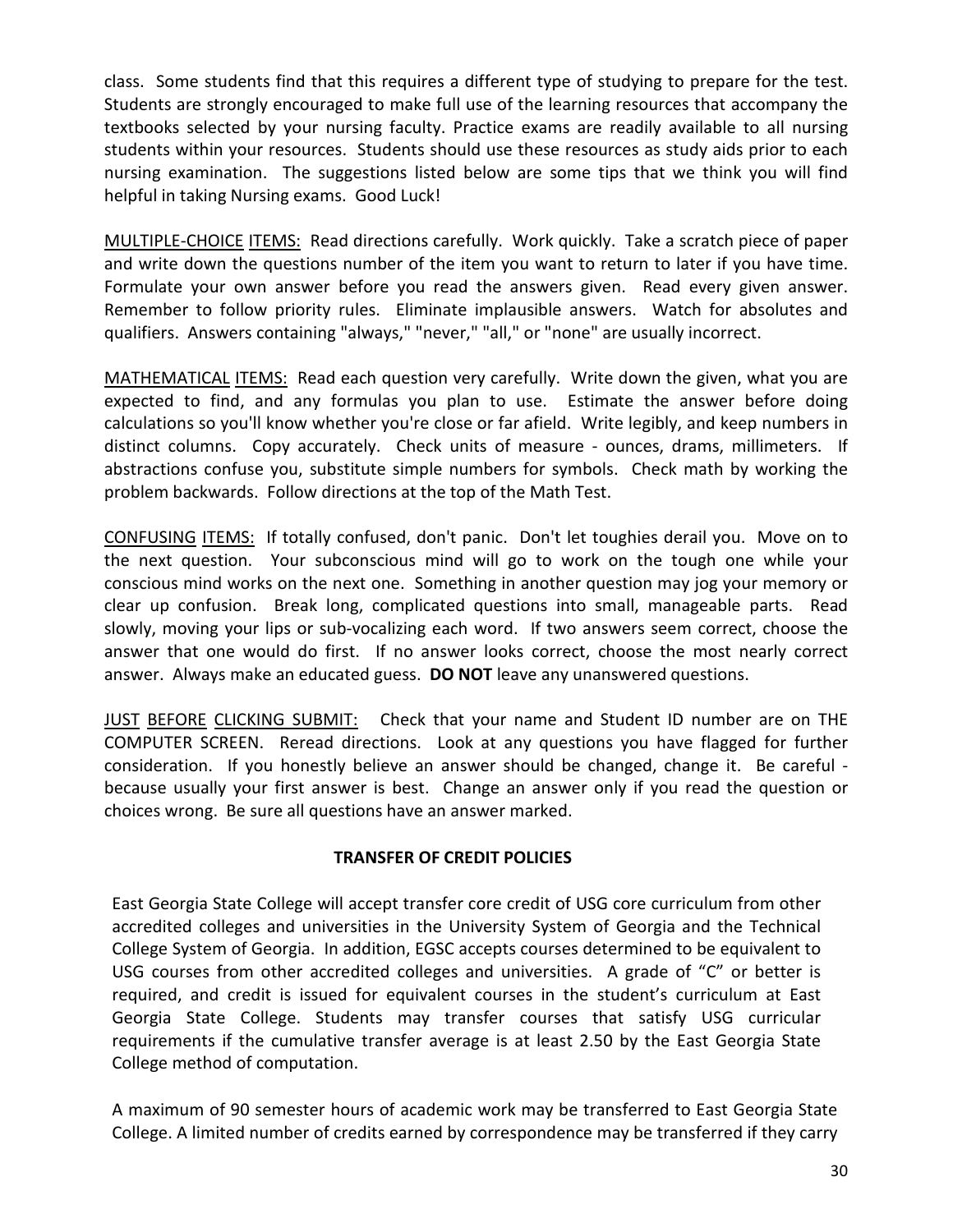satisfactory grades and meet curricular requirements.

An evaluation of credits accepted in transfer will be furnished to the students as soon as the College receives all transcripts. Credit earned by East Georgia State College students attending other colleges or universities as transient students will be treated in the same manner as described above. The Director of Admissions may refer any application to the Vice President for Academic and Student Affairs for further study and advice. The Director of Admissions/Registrar, however, has the right to make a final decision on all applications. The decision may be appealed under provisions set forth by the College and the Board of Regents of the University System of Georgia.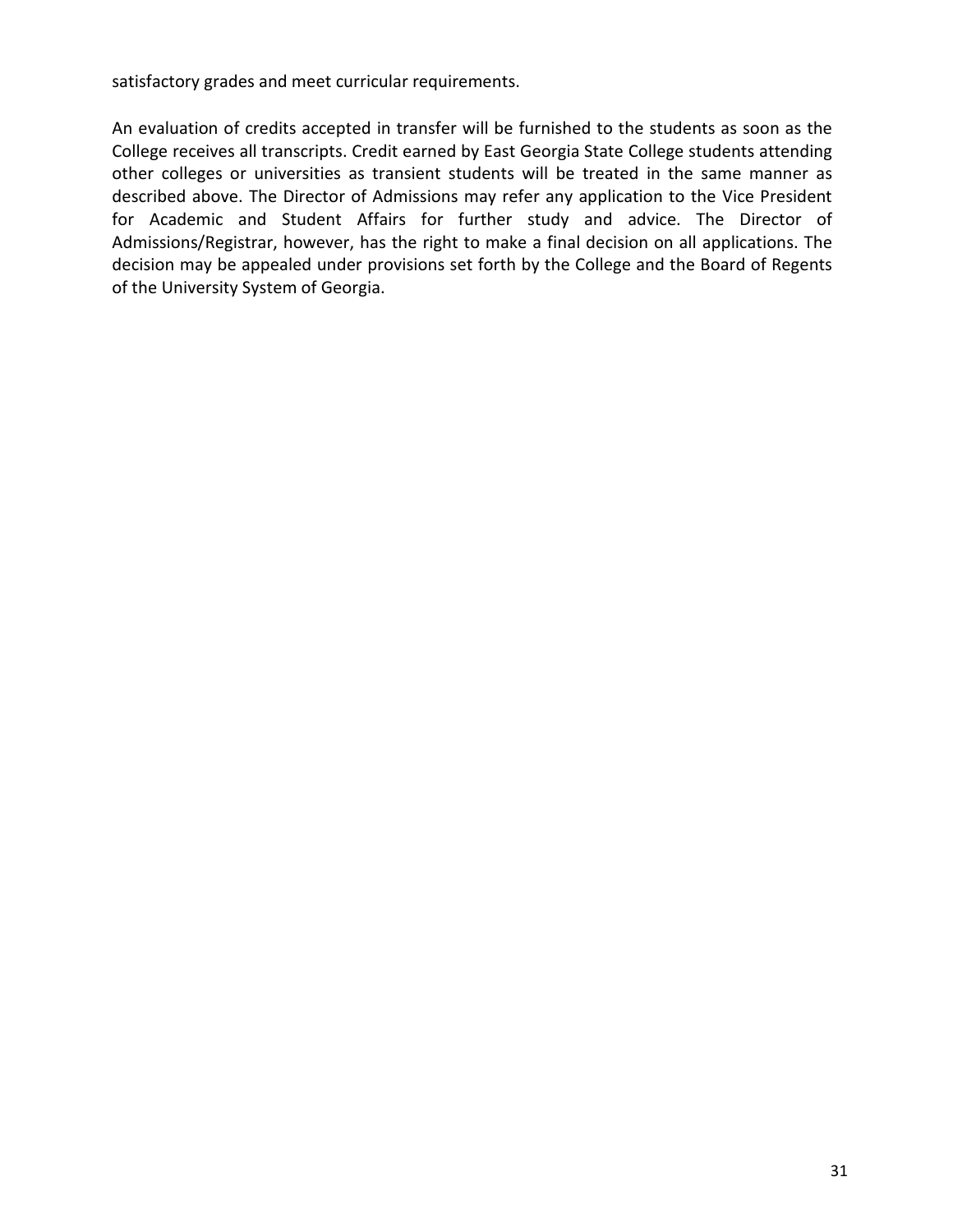## **APPENDIX A**

## **EGSC RN-BSN Bridge Program Outcomes**

## **RN-BSN Bridge Program Outcomes**

- 1. Sixty-five percent of students will successfully complete the RN-BSN Bridge Program receiving a Bachelor of Science in Nursing degree, within 150% ofprogram length (i.e. 4 semesters enrollment option must be completed in 6 semesters).
- 2. Eighty percent of responding employers will report satisfaction with graduate preparation for roles in leadership/management, community health, and entry-level, evidence-based research.
- 3. Eighty percent of graduates will report adequate preparation for roles in leadership/ management, community health, and entry-level, evidence based research.
- 4. Eighty percent of graduates seeking employment will be employed in role-related professional practice within six to twelve months of graduating.

## **RN-BSN Bridge Program Student Learning Outcomes**

- 1. Synthesize previous knowledge and skills obtained at the Associate nursing degree level, and attitudes acquired in the humanities and natural and behavioral sciences in the practice of nursing.
- 2. Apply nursing values/behaviors that exemplify the caring, professional nurse.
- 3. Demonstrate competency in critical thinking, communication, assessment and technical skills to promote high quality care and patient safety.
- 4. Demonstrate knowledge in the areas of health promotion, risk reduction and disease prevention, illness and disease management, information and health care technologies, ethics, human diversity, global health care, health care systems and policy.
- 5. Assume the professional nursing roles of provider of care as leader/designer/manager/coordinator of nursing care and a collaborative member of the multidisciplinary healthcare team.
- 6. Use evidence-based practice and research to improve nursing and healthcare.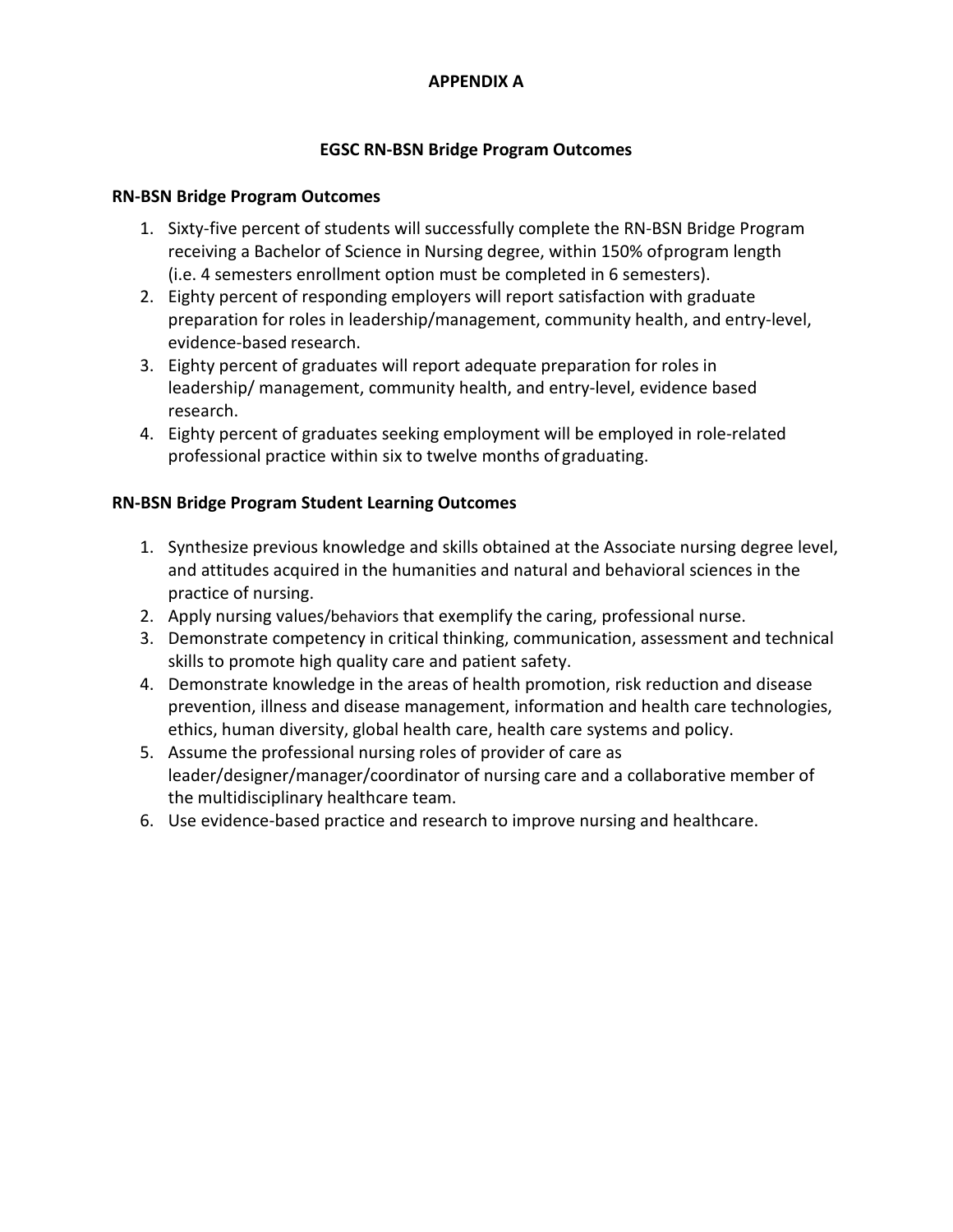#### **APPENDIX B**

## GEORGIA BOARD OF NURSING RULES AND REGULATIONS CONCERNING REGISTERED NURSE LICENSE

#### **Licensure Rules**

<http://rules.sos.ga.gov/gac/410>

## **Nurse Practice Act**

[http://sos.ga.gov/PLB/acrobat/Forms/38%20Referenc](http://sos.ga.gov/PLB/acrobat/Forms/38%20Reference%20-%20Nurse%20Practice%20Act.pdf) [e%20-%20Nurse%20Practice%20Act.pdf](http://sos.ga.gov/PLB/acrobat/Forms/38%20Reference%20-%20Nurse%20Practice%20Act.pdf)

## **Continuing Education Competency**

[http://sos.ga.gov/index.php/licensing/plb/45/continuing\\_education\\_requirements](http://sos.ga.gov/index.php/licensing/plb/45/continuing_education_requirements)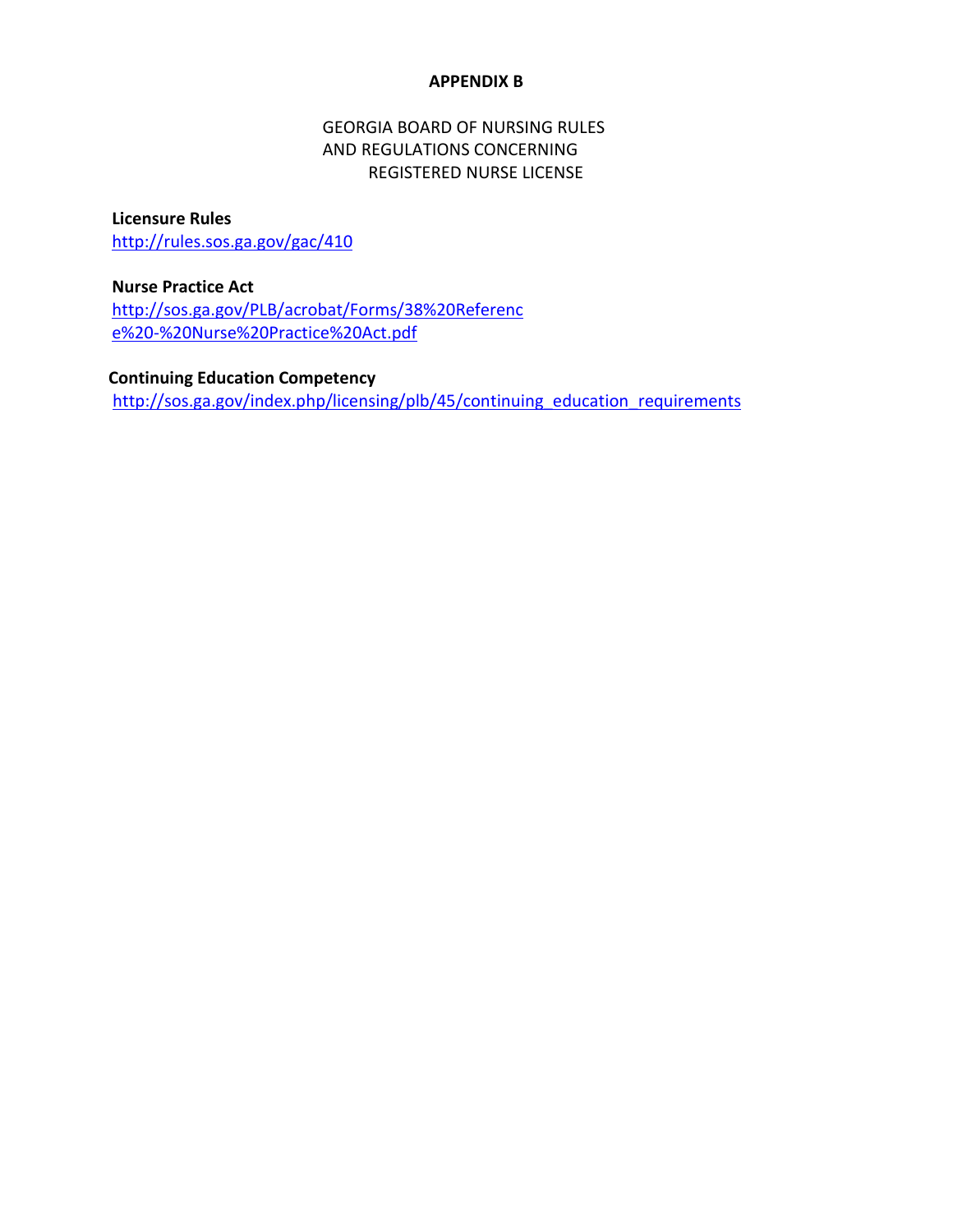## **EAST GEORGIA STATE COLLEGE DEPARTMENT OF NURSING**

Cross links Program Student Learning Outcomes, and Courses.

| <b>Student Learning Outcome</b>                                                                                                                                                                                                                                            | <b>Core Courses</b>                                                                                                                     | <b>Nursing Courses</b>                                                                                    |
|----------------------------------------------------------------------------------------------------------------------------------------------------------------------------------------------------------------------------------------------------------------------------|-----------------------------------------------------------------------------------------------------------------------------------------|-----------------------------------------------------------------------------------------------------------|
| Synthesize knowledge, skills and attitudes<br>acquired in the humanities and natural and<br>behavioral sciences into the practice of<br>nursing.                                                                                                                           | BIO L 2511/2512; CHEM<br>1151/1152; ECON; PSYC<br>1101, PSYC 2103, SOCI<br>1101; POLS                                                   | <b>NURS 3101; NURS 3102;</b><br>NURS 3103; NURS 3104;<br>NURS 4115; NURS 4116;<br><b>NURS 4117</b>        |
| Apply nursing values that exemplify the<br>caring, professional nurse.                                                                                                                                                                                                     | POLS 1101; SOCI 1101;<br>ECON 2105/2106; POLS<br>2401; SOCI 2293                                                                        | NURS 3101; NURS 3102;<br>NURS 3103; NURS 3104;<br>NURS 4115; NURS 4116;<br><b>NURS 4117</b>               |
| Demonstrate competency in critical thinking,<br>communication, assessment and technical<br>skills.                                                                                                                                                                         | ENG 1101/1102; COMS<br>1110, MATH 1111; MATH<br>1121                                                                                    | <b>NURS 3101; NURS 3102;</b><br>NURS 3103; NURS 3104;<br><b>NURS 4115; NURS 4116;</b><br><b>NURS 4117</b> |
| Demonstrate knowledge in the areas of<br>health promotion, risk<br>reduction and disease prevention, illness<br>and disease management,<br>information and health care<br>technologies, ethics, human diversity,<br>global health care, health care systems<br>and policy. | HIST 2111/2112; POLS<br>2301/2401; BIO L<br>2511/2512;<br>CHEM 1211/2112; ECON<br>2105/2106; SOCI 2293;<br>POLS 1101; SOCI 1101;        | NURS 3101; NURS 3102;<br>NURS 3103; NURS 3104;<br>NURS 4115; NURS 4116;<br><b>NURS 4117</b>               |
| Assume the professional nursing roles of<br>provider of care,<br>designer/manager/coordinator of care and<br>member of the<br>multidisciplinary healthcare team.                                                                                                           | <b>COMS 1010/1110; ECON</b><br>2105/2106; BIOL<br>2511/2512; CHEM<br>1211/1212; PSYC 1101,<br>PSYC 2103, SOCI 1101;<br><b>POLS 2101</b> | NURS 3101; NURS 3102;<br>NURS 3103; NURS 3104;<br><b>NURS 4115; NURS 4116;</b><br><b>NURS 4117</b>        |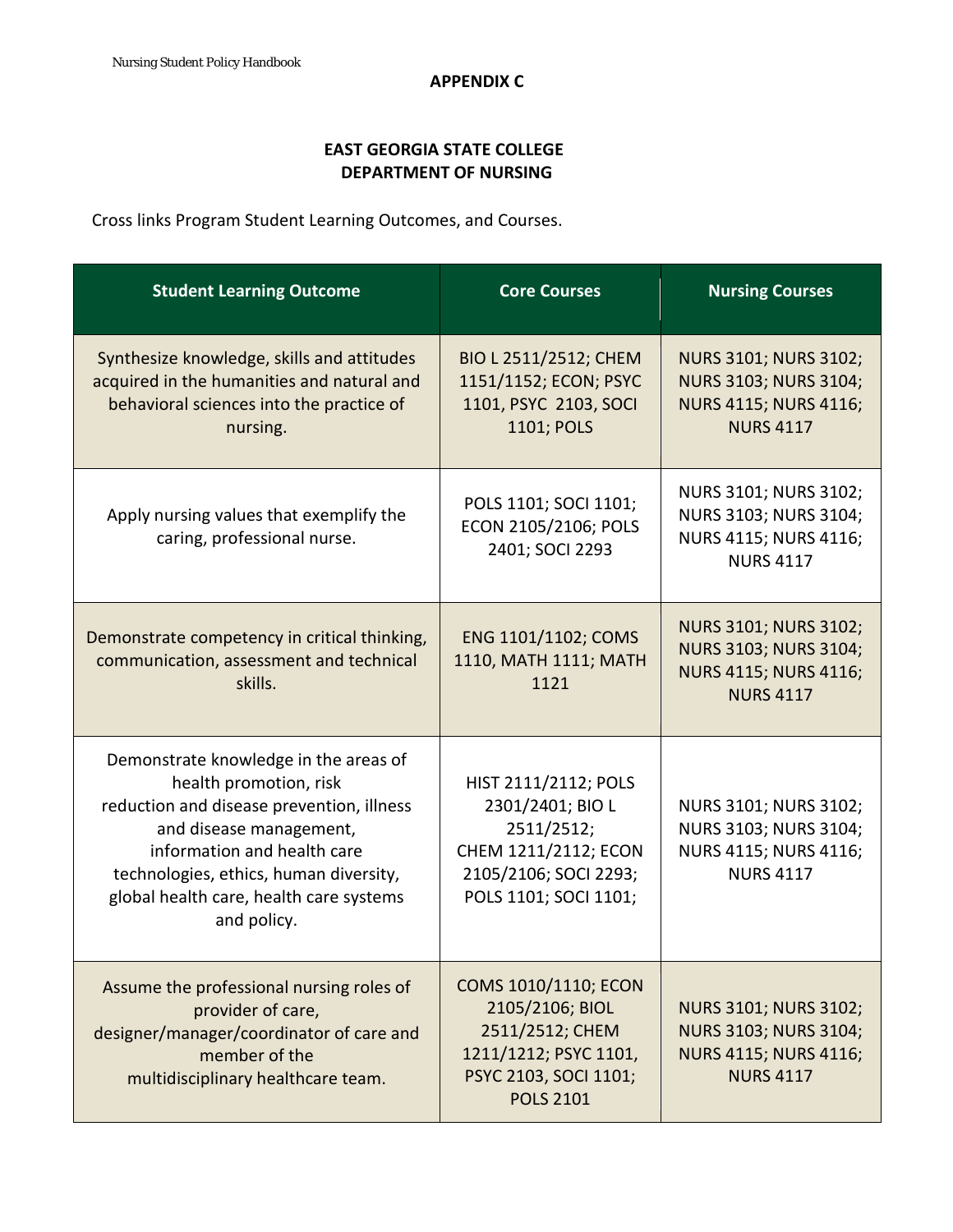Nursing Student Policy Handbook

| <b>Student Learning Outcome</b>                                                | <b>Core Courses</b>                                                    | <b>Nursing Courses</b>                                                                      |  |
|--------------------------------------------------------------------------------|------------------------------------------------------------------------|---------------------------------------------------------------------------------------------|--|
| Formulate a plan for life-long learning as a<br>professional nurse.            |                                                                        |                                                                                             |  |
| Use evidence-based practice and research to<br>improve nursing and healthcare. | BIO L 2111/2112; CHEM<br>1151/1152; SOCI 2241;<br>POLS 2401; MATH 1121 | NURS 3101; NURS 3102;<br>NURS 3103; NURS 3104;<br>NURS 4115; NURS 4116;<br><b>NURS 4117</b> |  |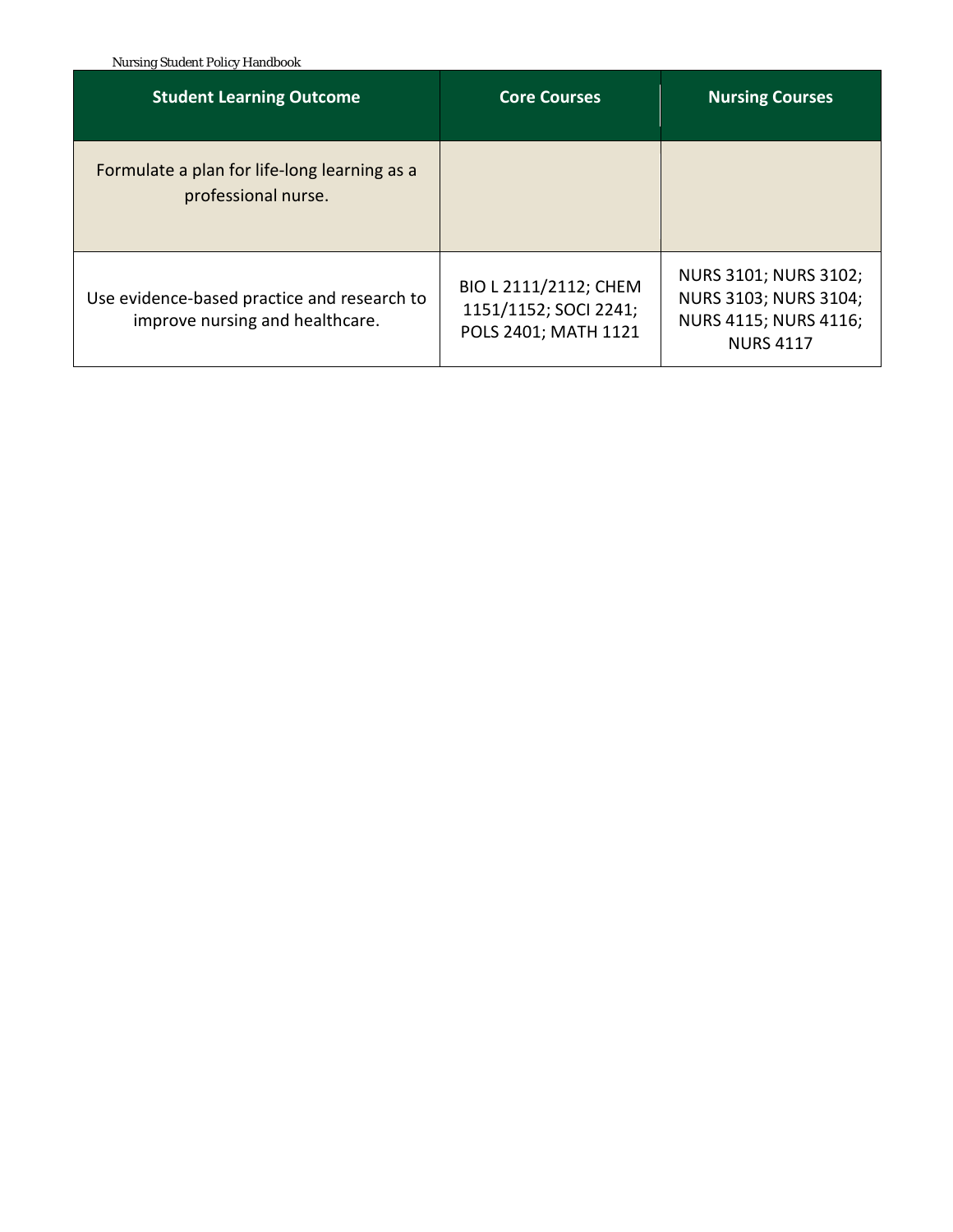APPENDIX D

## **RN-BSN Bridge Program Worksheets**  *Program Curriculum*

**Core Areas A, B, C, D and E Required: 42 Hours**

<http://www.ega.edu/policy/egsc-catalog.pdf?6617>

NOTE: Nursing majors are required to take MATH 1121 in core Area D with a sequence of two, four-hour lab sciences (Biology, Chemistry or Physics.)

| <b>Area F</b><br><b>Required: 18 Hours</b>                         |                |
|--------------------------------------------------------------------|----------------|
| BIOL 2511 Anatomy & Physiology I                                   | 4              |
| BIOL 2512 Anatomy & Physiology II                                  | 4              |
| <b>BIOL 2611 Microbiology</b>                                      | 4              |
| PSYC 2103 Human Growth and Development                             | 3              |
| <b>Elective</b><br>(Choose one)                                    |                |
| SOCI 1101 Introduction to Sociology                                | 3              |
| SOCI 1160 Social Problems                                          | 3              |
| SOCI 2293 Introduction to Marriage and Family                      | $\overline{3}$ |
| <b>Previous Associate of Science in Nursing Degree</b><br>30 hours |                |
| <b>Required Nursing Courses</b><br>30 hours                        |                |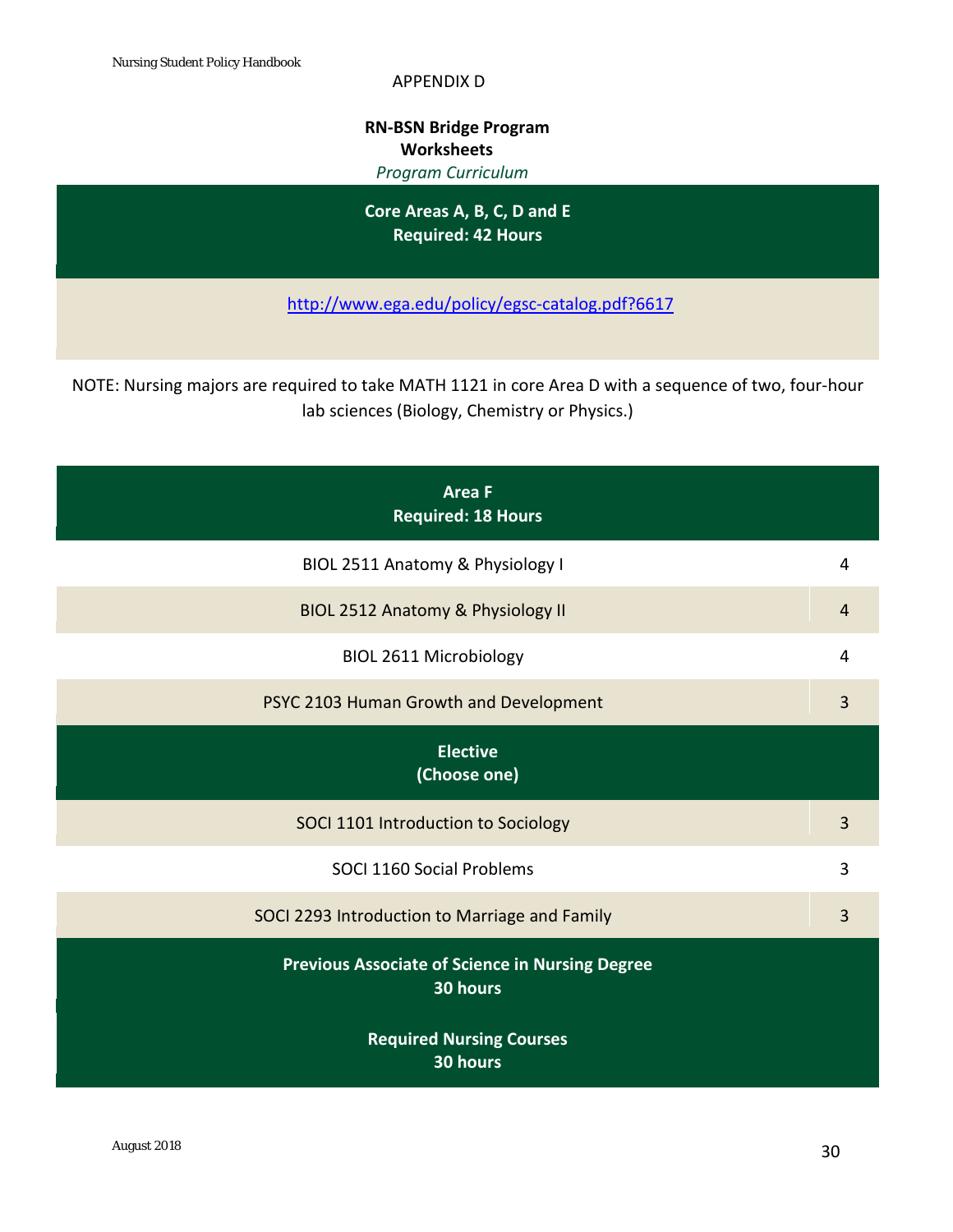| <b>COURSE</b>    | <b>SEM</b><br><b>HRS</b> | <b>COURSE NAME</b>                                                                     | <b>LECTURE</b><br><b>HOURS</b> | <b>LAB</b><br><b>HOURS</b> | <b>CONTACT</b><br><b>HOURS</b> |
|------------------|--------------------------|----------------------------------------------------------------------------------------|--------------------------------|----------------------------|--------------------------------|
| <b>NURS 3101</b> | 3                        | <b>Transition into Professional Nursing</b>                                            | 3                              | $\Omega$                   | 3                              |
| <b>NURS 3102</b> | 8                        | <b>Health Assessment</b>                                                               | 3                              | $\overline{2}$             | 4                              |
| <b>NURS 3103</b> | 3                        | Nursing Research: Introductory Evidence-<br><b>Based Practice</b>                      | 3                              | $\Omega$                   | 3                              |
| <b>NURS 3104</b> | 3                        | <b>Health Promotions in Communities</b>                                                | 3                              | 6                          | 5                              |
| <b>NURS 4115</b> | 3                        | Professional Nurse as<br>Leader/Designer/Manager/Coordinator                           | 3                              | 6                          | 5                              |
| <b>NURS 4116</b> | 3                        | <b>Ethics in Nursing</b>                                                               | 3                              | $\Omega$                   | 3                              |
| <b>NURS 4117</b> | 3                        | Current Trends, Issues and Intervention:<br>Implementation of Evidenced-based Practice | 3                              | 12                         | 7                              |
| <b>TOTALS</b>    | 30                       |                                                                                        | 21                             | 26                         | 30                             |

# **30 Semester Hours Nursing Education Coursework**